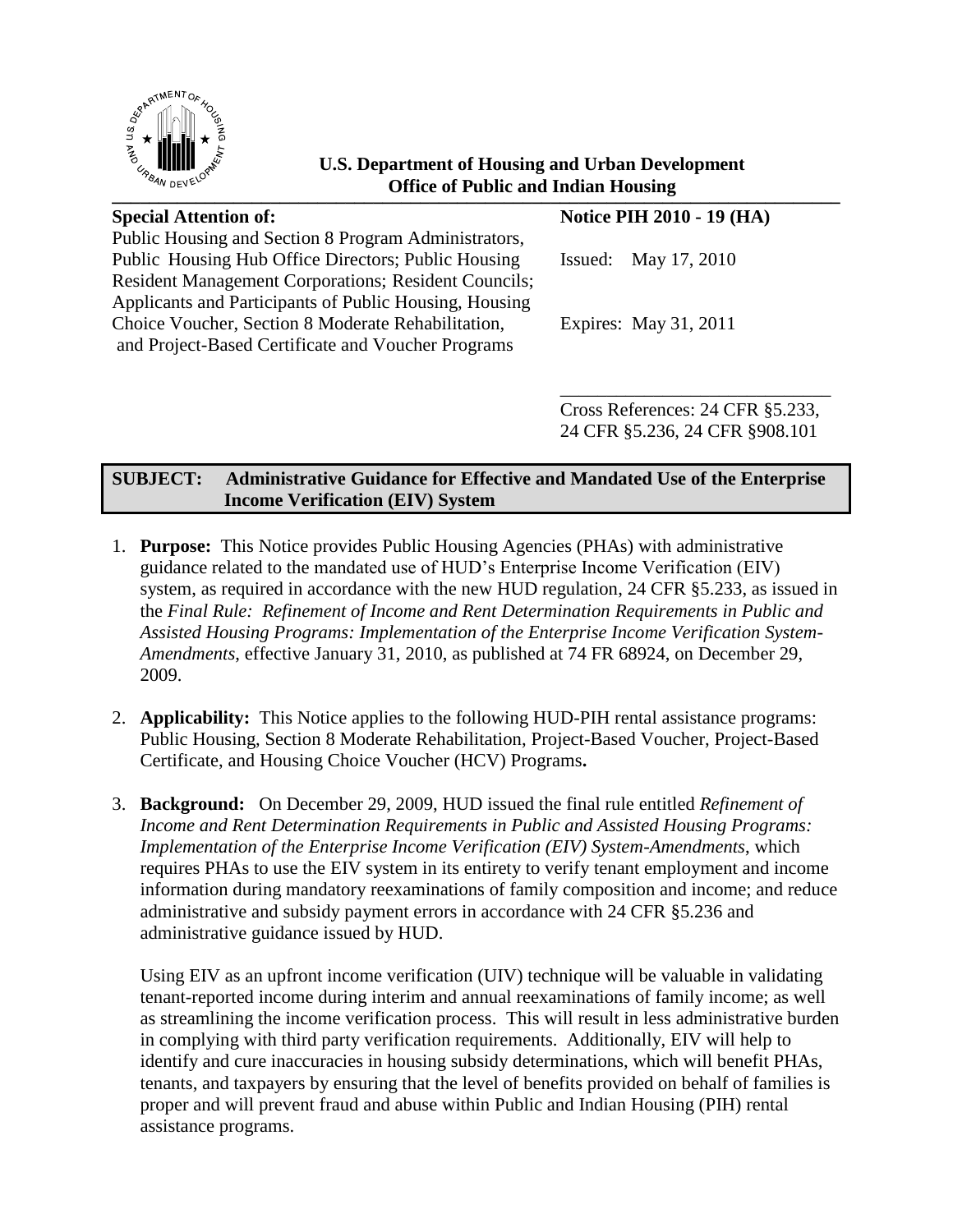- 4. **Effective Date:** This Notice is effective as of issuance date.
- 5. **The New HUD Regulation: 24 CFR 5.233.** Effective January 31, 2010, all PHAs are required to use the EIV system in its entirety. This means that PHAs must use all features of the EIV system to:
	- **a.** Verify tenant employment and income information during mandatory reexaminations of family composition and income in accordance with 24 CFR §5.236, and HUD administrative guidance; and
	- **b.** Reduce administrative and subsidy payment errors in accordance with HUD administrative guidance.
- 6. **What is the EIV System?** The EIV System is a web-based application, which provides PHAs with employment, wage, unemployment compensation and social security benefit information of tenants who participate in the Public Housing and various Section 8 programs under the jurisdiction of the Office of Public and Indian Housing (PIH)**.** This system is available to all PHAs nationwide. Information in EIV is derived from computer matching programs initiated by HUD with the Social Security Administration (SSA) and the U.S. Department of Health and Human Services (HHS), for all program participants with valid personal identifying information (name, date of birth (DOB), and social security number (SSN)) reported on the form HUD-50058.

All PHAs are required to review the EIV Income Report of each family before or during mandatory annual and interim reexaminations of family income and/or composition to reduce tenant under reporting of income and improper subsidy payments. EIV is classified as an UIV technique (or automated written third party verification), which helps to identify income sources and/or amounts that the tenant may not have disclosed. This UIV technique in many instances will reduce the need to mail or fax third party verification request forms to an income source. EIV also provides various reports to assist PHAs with the following:

- **a.** Identifying tenants whose reported personal identifiers do not match the SSA database;
- **b.** Identifying tenants who need to disclose a SSN;
- **c.** Identifying tenants whose alternate identification number (Alt ID) needs to be replaced with a SSN;
- **d.** Identifying tenants who may not have reported complete and accurate income information;
- **e.** Identifying tenants who have started a new job;
- **f.** Identifying tenants who may be receiving duplicate rental assistance;
- **g.** Identifying tenants who are deceased and possibly continuing to receive rental assistance;
- **h.** Identifying former tenants of PIH rental assistance programs who voluntarily or involuntarily left the program and have a reportable adverse status and/or owe money to a PHA or Section 8 landlord.
- 7. **How to obtain access to the EIV System.** All PHA staff (including PHA-hired management agents), who have a need to access the EIV system, are required to complete and submit the EIV Access Authorization Form & Rules of Behavior and User Agreement to their designated EIV Coordinator in the local HUD office.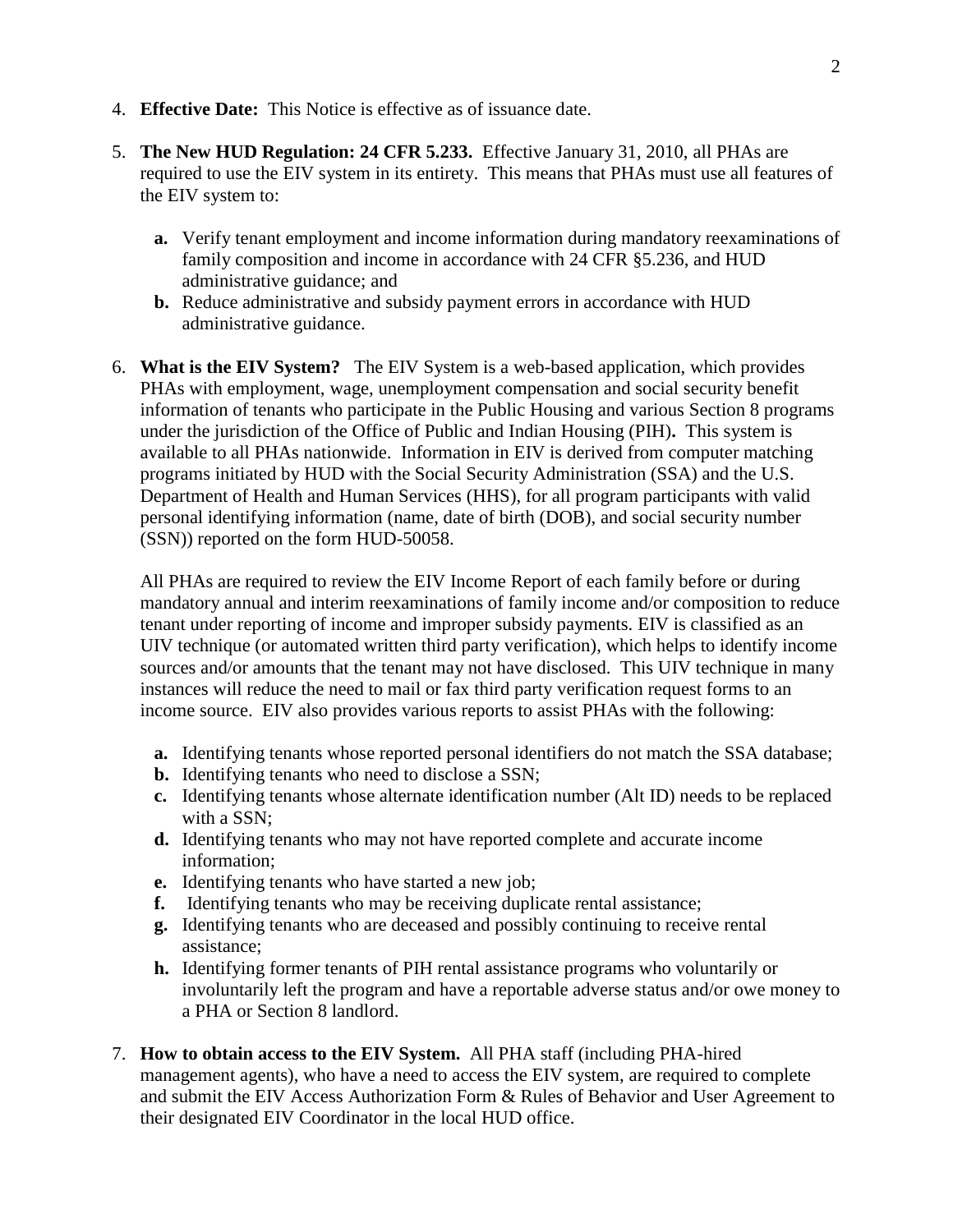The form is available online at: [http://www.hud.gov/offices/pih/programs/ph/rhiip/uivsystem.cfm.](http://www.hud.gov/offices/pih/programs/ph/rhiip/uivsystem.cfm)

The user's access must be approved by the PHA Executive Director o**r** designee in order for the local HUD office to process all EIV access requests. Individuals who will not directly access the EIV system, but will have access to the EIV data in printed or electronic form also are required to complete the EIV Access Authorization Form & Rules of Behavior and User Agreement and maintain it on file (do not submit the form to the local HUD office).

8. **The Verification Hierarchy.** PHAs should begin with the highest level of verification techniques.

PHAs are required to access the EIV system and obtain an Income Report for each household. The PHA is required to maintain the Income Report in the tenant file along with the form HUD-50058 and other supporting documentation to support income and rent determinations for all mandatory annual reexaminations of family income and composition.

If the Income Report does not contain any employment and income information for the family, the PHA should attempt the next lower level verification technique, as noted in the below chart.

| <b>Level</b>            | <b>Verification Technique</b>                                                                                                                                              | <b>Ranking</b>                                                                                                                                                                                                                                                                                                   |
|-------------------------|----------------------------------------------------------------------------------------------------------------------------------------------------------------------------|------------------------------------------------------------------------------------------------------------------------------------------------------------------------------------------------------------------------------------------------------------------------------------------------------------------|
| 6                       | <b>Upfront Income Verification</b><br>(UIV) using HUD's Enterprise<br><b>Income Verification (EIV) system</b><br>(not available for income<br>verifications of applicants) | <b>Highest</b> (Mandatory)                                                                                                                                                                                                                                                                                       |
| $\overline{5}$          | <b>Upfront Income Verification</b><br>(UIV) using non-HUD system                                                                                                           | <b>Highest</b> (Optional)                                                                                                                                                                                                                                                                                        |
| $\overline{\mathbf{4}}$ | <b>Written third Party Verification</b>                                                                                                                                    | <b>High</b> (Mandatory to supplement EIV-reported<br>income sources and when EIV has no data;<br>Mandatory for non-EIV reported income<br>sources; Mandatory when tenant disputes EIV-<br>reported employment and income information<br>and is unable to provide acceptable<br>documentation to support dispute) |
| 3                       | <b>Written Third Party Verification</b><br><b>Form</b>                                                                                                                     | <b>Medium-Low</b> (Mandatory if written third party<br>verification documents are not available or<br>rejected by the PHA; and when the applicant or<br>tenant is unable to provide acceptable<br>documentation)                                                                                                 |
| $\overline{2}$          | <b>Oral Third Party Verification</b>                                                                                                                                       | Low (Mandatory if written third party<br>verification is not available)                                                                                                                                                                                                                                          |
| 1                       | <b>Tenant Declaration</b>                                                                                                                                                  | Low (Use as a last resort when unable to obtain<br>any type of third party verification)                                                                                                                                                                                                                         |

**Note:** This verification hierarchy applies to income determinations for applicants and participants. However, EIV is not available for verifying income of applicants.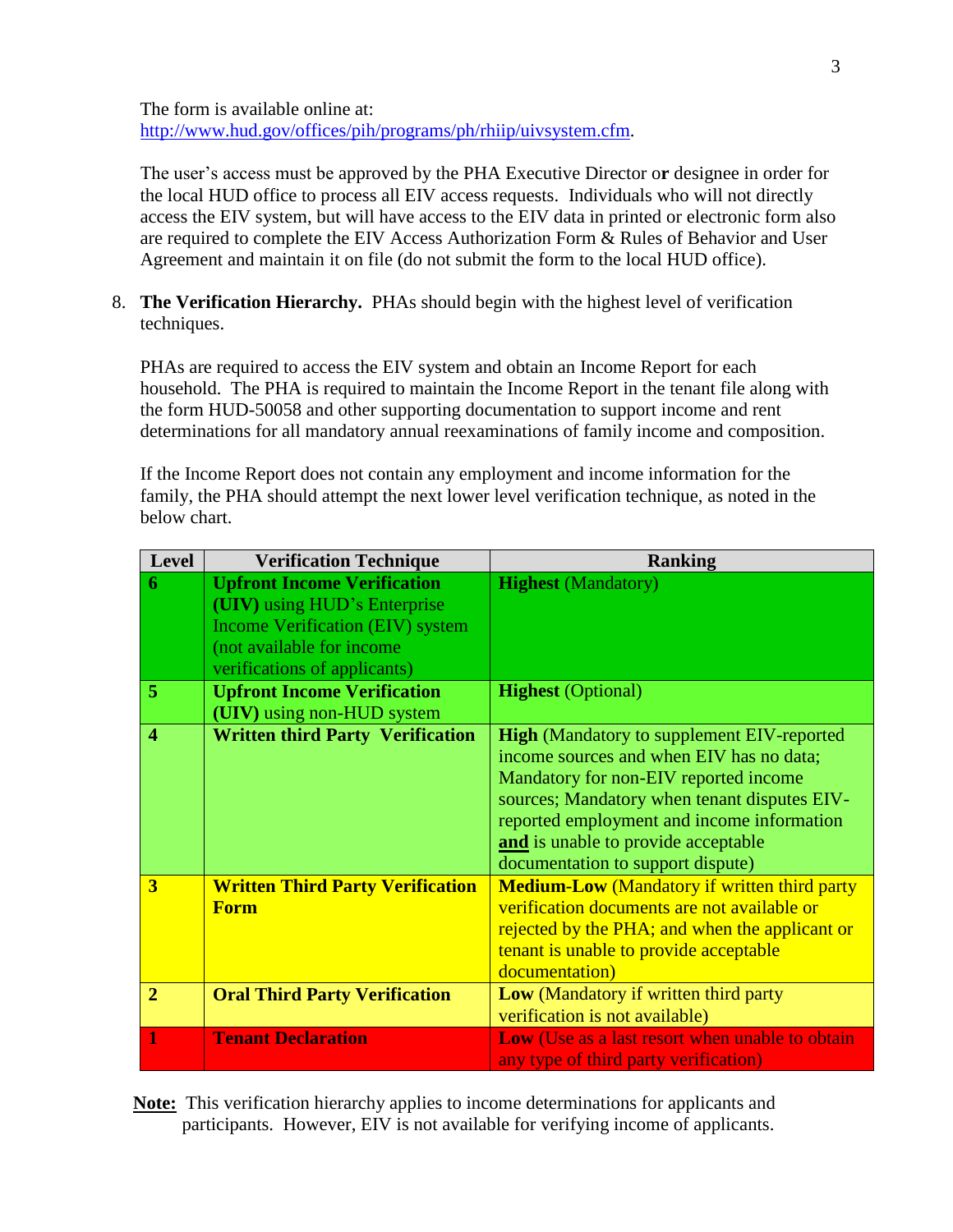#### **Verification Technique Definitions**

#### **Third Party Verification Techniques**

**Upfront Income Verification (UIV) (Level 6/5)**: The verification of income before or during a family reexamination, through an independent source that systematically and uniformly maintains income information in computerized form for a number of individuals.

It should be noted that the EIV system is available to all PHAs as a UIV technique. PHAs are encouraged to continue using other non-HUD UIV tools, such as The Work Number (an automated verification system) and state government databases, to validate tenant-reported income.

**Written Third Party Verification (Level 4):** An original or authentic document generated by a third party source dated either within the 60-day period preceding the reexamination or PHA request date. Such documentation may be in the possession of the tenant (or applicant), and is commonly referred to as tenant-provided documents. It is the Department's position that such tenant-provided documents are written third party verification since these documents originated from a third party source. The PHA may, at its discretion, reject any tenant-provided documents and follow up directly with the source to obtain necessary verification of information.

Examples of acceptable tenant-provided documentation (generated by a third party source) include, but are not limited to: pay stubs, payroll summary report, employer notice/letter of hire/termination, SSA benefit verification letter, bank statements, child support payment stubs, welfare benefit letters and/or printouts, and unemployment monetary benefit notices. Current acceptable tenant-provided documents must be used for income and rent determinations.

The PHA is required to obtain at a minimum, two current and consecutive pay stubs for determining annual income from wages. For new income sources or when two pay stubs are not available, the PHA should project income based on the information from a traditional written third party verification form or the best available information.

**Note:** Documents older than 60 days (from the PHA interview/determination or request date) is acceptable for confirming effective dates of income.

**Written Third Party Verification Form (Level 3):** Also, known as traditional third party verification. A standardized form to collect information from a third party source. The form is completed by the third party by hand (in writing or typeset). PHAs send the form directly to the third party source by mail, fax, or email.

It is the Department's position that the administrative burden and risk associated with use of the traditional third party verification form may be reduced by PHAs relying on acceptable documents that are generated by a third party, but in the possession of and provided by the tenant (or applicant). Many documents in the possession of the tenant are derived from third party sources (i.e. employers, federal, state and/or local agencies, banks, etc.).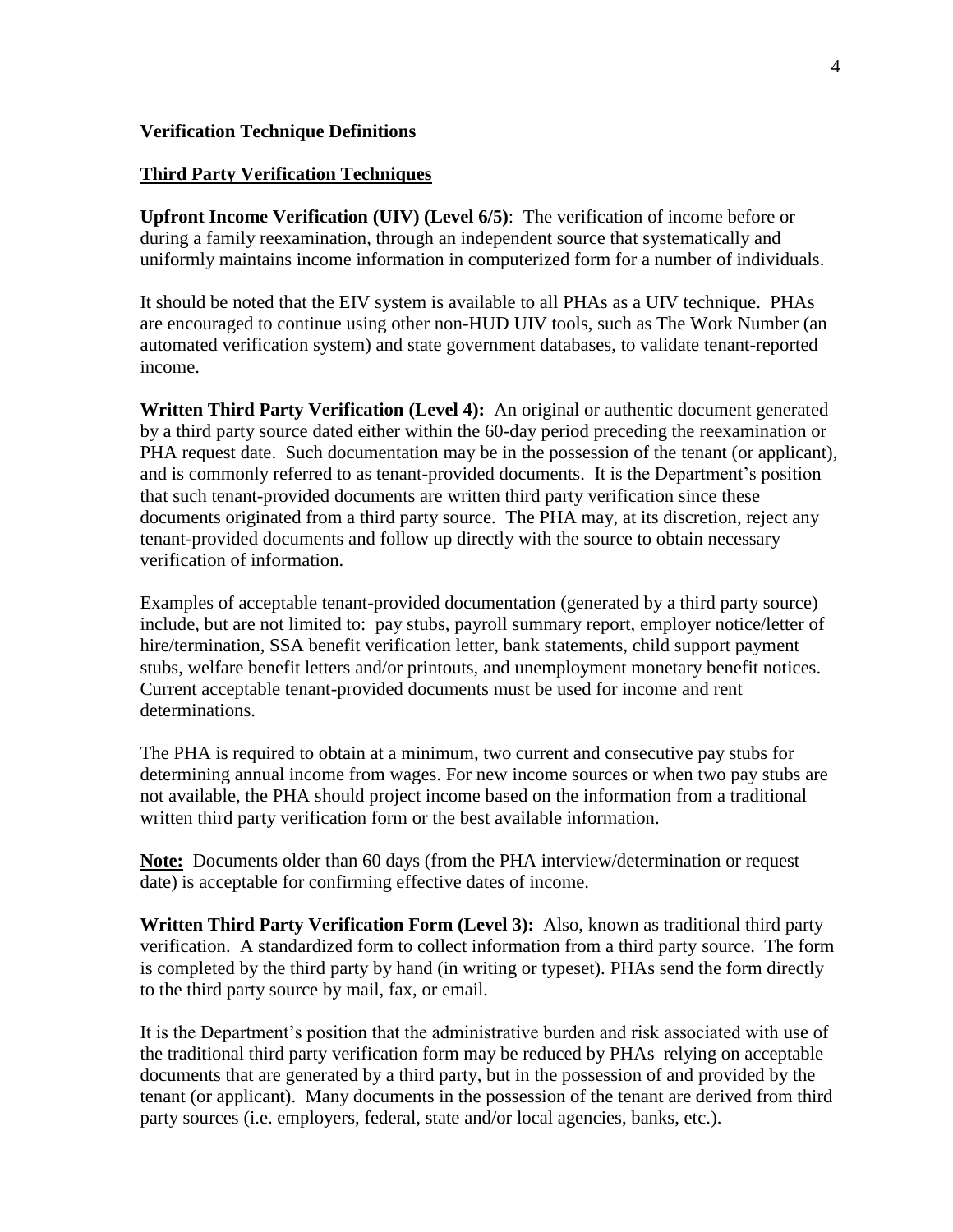The Department recognizes that third party verification request forms sent to third party sources often are not returned. In other instances, the person who completes the verification form may provide incomplete information; or some tenants may collude with the third party source to provide false information; or the tenant intercepts the form and provides false information.

The Department requires PHAs to rely on documents that originate from a third party source's computerized system and/or database, as this process reduces the likelihood of incorrect or falsified information being provided on the third party verification request form. The use of acceptable tenant-provided documents, which originate from a third party source, will improve the integrity of information used to determine a family's income and rent and ultimately reduce improper subsidy payments. This verification process will also streamline the income verification process.

**Oral Third Party Verification (Level 2):** Independent verification of information by contacting the individual income/expense source(s), as identified through the UIV technique or identified by the family, via telephone or in-person visit. PHA staff should document in the tenant file, the date and time of the telephone call (or visit to the third party), the name of the person contacted and telephone number, along with the confirmed information.

This verification method is commonly used in the event that the independent source does not respond to the PHA's faxed, mailed, or e-mailed request for information in a reasonable time frame, i.e., ten (10) business days.

## **Non-Third Party Verification Technique**

**Tenant Declaration (Level 1):** The tenant submits an affidavit or notarized statement of reported income and/or expenses to the PHA. This verification method should be used as a last resort when the PHA has not been successful in obtaining information via all other verification techniques. When the PHA relies on tenant declaration, the PHA must document in the tenant file why third party verification was not available.

#### **Exceptions to Third Party Verification Requirements**

HUD is aware that in some situations, third party verification is not available for a variety of reasons. Oftentimes, the PHA may have made numerous attempts to obtain the required verifications with no success, or it may not be cost effective to obtain third party verification of income, assets, or expenses, when the impact on total tenant payment is minimal. In these cases, the PHA is **required to document in the family file the reason(s) why third party verification was not available.**

The exception to third party verification can be found at  $24 \text{ CFR } \text{\textless{}}960.259(c)(1)$  and §982.516(a)(2), which states, "The PHA must obtain and document in the family file third party verification of the following factors, **or must document in the file why third party verification was not available**."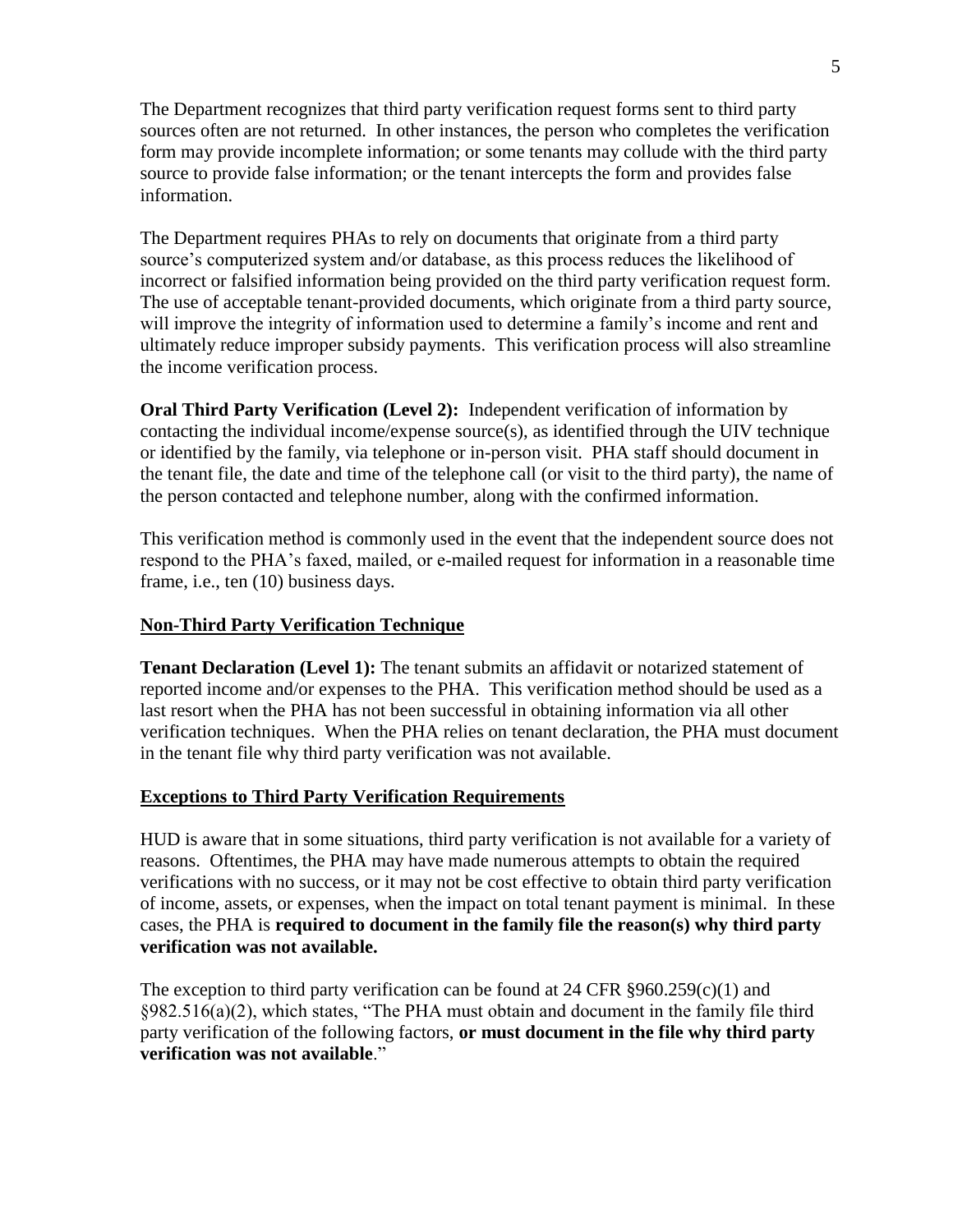- 9. **Third party verification requirements.** In accordance with 24 CFR §960.259(c)(1) and 24 CFR  $\S 982.516(a)(2)$  for the Public Housing and the HCV programs, respectively, the PHA must obtain and document in the tenant file third party verification of the following factors, or must document in the tenant file why third party verification was not available: (i) reported family annual income; (ii) the value of assets; (iii) expenses related to deductions from annual income; and (iv) other factors that affect the determination of adjusted income.
- 10. **How to comply with and reduce administrative burden of third party verification requirements of family annual income.** PHAs can comply with and reduce administrative burden of third party verification requirements for employment, wage, unemployment compensation and social security benefits, and any other information that is verifiable using EIV by:
	- **a.** Reviewing the EIV Income Report to confirm/validate tenant-reported income; and
	- **b.** Printing and maintaining an EIV Income Report (or an EIV Individual Control Number (ICN) page for interim reexaminations as prescribed in Section 12 of this Notice) in the tenant file; and
	- **c.** Obtaining current acceptable tenant-provided documentation to supplement EIV information; and
	- **d.** Using current tenant-provided documentation and/or third party verification to calculate annual income.
	- *Note:* Social Security benefit information in EIV is updated every three months. If the tenant agrees with the EIV-reported benefit information, PHAs do not need to obtain or request a benefit verification letter from the tenant. See PIH Notice 2010-03 for guidance on verifying Social Security benefit income through the EIV system.

The PHA may also reduce the administrative burden of obtaining third party verification by relying on acceptable documents that are generated by a third party, but provided by the tenant. Many documents in the possession of the tenant are derived from third party sources (i.e. employers, federal, state and/or local agencies, banks, etc.).

- 11. **When the PHA is required to request written third party verification** The PHA must request written third party verification under the following circumstances:
	- **a.** When the tenant disputes the EIV information and is unable to provide acceptable documentation to support his/her dispute (24 CFR §5.236(b));
	- **b.** When the PHA requires additional information that is not available in EIV and/or the tenant is unable to provide the PHA with current acceptable tenant-provided documentation. Examples of additional information, includes but is not limited to:
		- **i.** Effective dates of income (i.e. employment, unemployment compensation, or social security benefits)
		- **ii.** For new employment: pay rate, number of hours worked per week, pay frequency, etc.
		- iii. Confirmation of change in circumstances (i.e. reduced hours, reduced rate of pay, temporary leave of absence, etc.)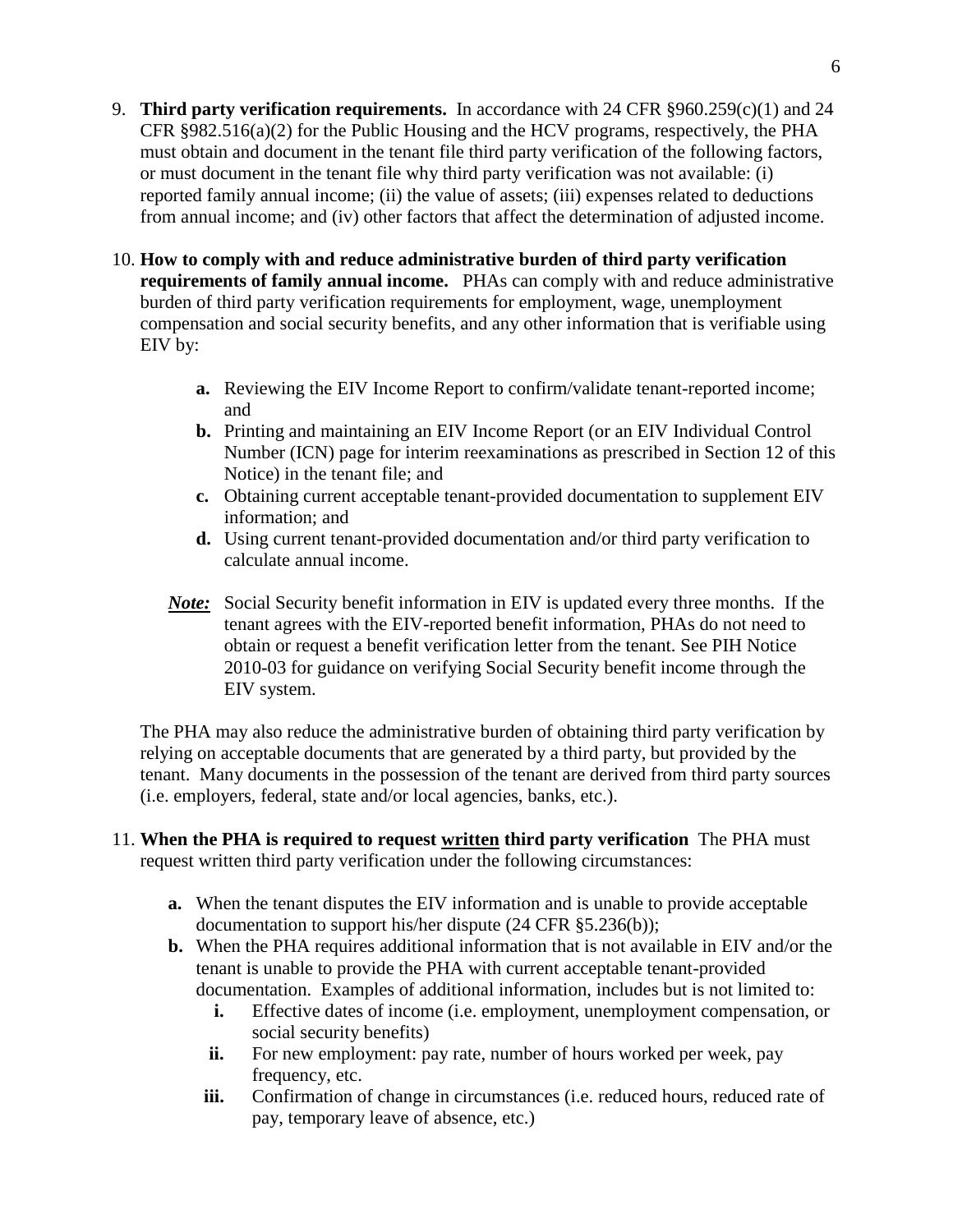*Note*: 24 CFR §5.236(a), prohibits PHAs from taking adverse action based solely on EIV information.

## 12. **Type of file documentation required to demonstrate PHA compliance with mandated use of EIV as a third party source to verify tenant employment and income information (24 CFR §5.233(a)(2)(i)).**

- **A.** For each new admission (form HUD-50058 action type 1), the PHA is required to do the following:
	- **i.** Review the EIV Income Report to confirm/validate family-reported income within 120 days of the PIC submission date; and
	- **ii.** Print and maintain a copy of the EIV Income Report in the tenant file; and
	- **iii.** Resolve any income discrepancy with the family within 60 days of the EIV Income Report date.
- **B.** For each historical adjustment (form HUD-50058 action type 14), the PHA is required to do the following:
	- **i.** Review the EIV Income Report to confirm/validate family-reported income within 120 days of the PIC submission date; and
	- **ii.** Print and maintain a copy of the EIV Income Report in the tenant file; and
	- **iii.** Resolve any income discrepancy with the family within 60 days of the EIV Income Report date.
- **C.** For each interim reexamination (form HUD-50058 action type 3) of family income and composition, the PHA is required to have the following documentation in the tenant file:
	- **i. ICN Page** when there is **no** household income discrepancy noted on the household's Income Discrepancy Report tab or Income Discrepancy Report. (PHAs have the discretion to print the EIV Income report, however, only the ICN page is required.) See sample screen shot below.



**Note:** The ICN Page is available from the Summary Report tab. See sample screen shot below: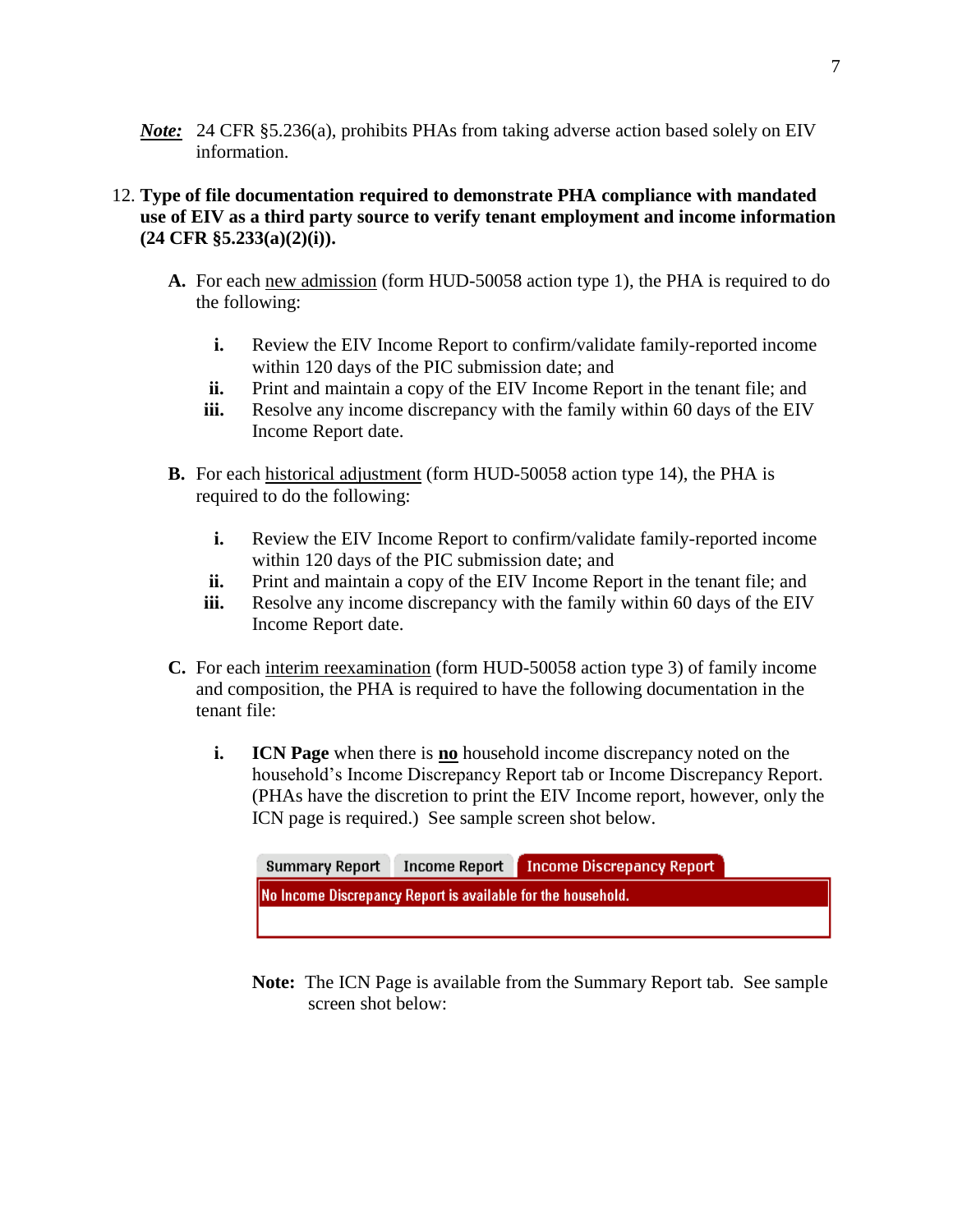| <b>Summary Report</b>          | <b>Certification Page</b>                                                                  | <b>Income Report</b>                                       | <b>Income Discrepancy Report</b> |    |                                    |                                                                                                     |
|--------------------------------|--------------------------------------------------------------------------------------------|------------------------------------------------------------|----------------------------------|----|------------------------------------|-----------------------------------------------------------------------------------------------------|
|                                | <b>Head of Household Identifiers</b>                                                       |                                                            |                                  |    |                                    |                                                                                                     |
| Mame:                          |                                                                                            | <b>MIKILA</b>                                              |                                  |    |                                    |                                                                                                     |
| <b>Social Security Number:</b> |                                                                                            | $***$ $**$                                                 |                                  |    |                                    |                                                                                                     |
| Date of Birth (mm/dd/yyyy):    |                                                                                            | XX/XX/1989                                                 |                                  |    |                                    |                                                                                                     |
| Program Type:                  |                                                                                            | Sec. 8 Vouchers                                            |                                  |    |                                    |                                                                                                     |
| Project:                       |                                                                                            |                                                            |                                  |    |                                    |                                                                                                     |
| <b>Unit Address:</b>           |                                                                                            |                                                            |                                  |    |                                    |                                                                                                     |
| <b>Participant Code:</b>       |                                                                                            |                                                            |                                  |    |                                    |                                                                                                     |
|                                | <b>Annual Reexamination Date:</b><br>05/01/2010                                            |                                                            |                                  |    |                                    |                                                                                                     |
|                                | Tenant Data from Form 50058 as of:<br>10/20/2009                                           |                                                            |                                  |    |                                    |                                                                                                     |
|                                | <b>Most Recent Type of Action:</b><br>3-Interim Reexamination                              |                                                            |                                  |    |                                    |                                                                                                     |
| <b>Fffective Date:</b>         |                                                                                            | 10/01/2009                                                 |                                  |    |                                    |                                                                                                     |
|                                |                                                                                            |                                                            | <b>Household Members</b>         |    |                                    |                                                                                                     |
| Member $SSN \triangleq$        | Member First Name $\div$                                                                   | Member Last Name $\triangleq$                              | Date of Birth $\triangleq$       |    | Age $\Leftrightarrow$ Relationship | <b>Identity Verification Status</b>                                                                 |
| ***_**_                        | <b>MIKILA</b>                                                                              |                                                            | XX/XX/1989                       | 20 | Head                               | Verified                                                                                            |
| *** **                         | <b>MALAYA</b>                                                                              |                                                            | XX/XX/2009                       |    | Other youth under 18               | Verified                                                                                            |
|                                | The month and day values in the Date of Birth field have been masked for security reasons. |                                                            |                                  |    |                                    |                                                                                                     |
|                                |                                                                                            | Confidential Privacy Act Data. Civil and Criminal penaltic | Provide ICN                      |    |                                    | Click here to generate<br>printer-friendly ICN page<br>Report Generated By - H18XXX NICOLE X FAISON |

**ii. EIV Income Report** when there **is** an income discrepancy noted on the household's Income Discrepancy Report tab or Income Discrepancy Report. See sample screen shot below.

| Summary Report<br><b>Income Report</b>                                                                                                                                                          | <b>Income Discrepancy Report</b> |                                |
|-------------------------------------------------------------------------------------------------------------------------------------------------------------------------------------------------|----------------------------------|--------------------------------|
| <b>Head of Household Information</b>                                                                                                                                                            |                                  |                                |
| Name:                                                                                                                                                                                           | <b>DEBRA</b>                     |                                |
| <b>Social Security Number:</b>                                                                                                                                                                  |                                  |                                |
| Program Type:                                                                                                                                                                                   | Public Housing                   |                                |
| Project:                                                                                                                                                                                        |                                  |                                |
| <b>Effective Date of Action:</b>                                                                                                                                                                | 03/10/2009                       |                                |
| <b>Annual Reexamination Date:</b>                                                                                                                                                               | 02/01/2010                       |                                |
| Projected Annual Wages and Benefits from Form HUD-<br>50058:                                                                                                                                    | \$8,328.00                       |                                |
| Period Of Income for Discrepancy Analysis                                                                                                                                                       | 12/10/2007 - 12/09/2008          |                                |
| <b>Discrepancy Analysis</b>                                                                                                                                                                     | <b>Actuals</b>                   | <b>Annualized Last Quarter</b> |
| Reported Annual Wages and Benefits from EIV Data:                                                                                                                                               | \$24,919.06<br>\$26,131.00       |                                |
| <b>Amount of Annual Income Discrepancy:</b>                                                                                                                                                     | $(\$17,803.00)$<br>(\$16,591.06) |                                |
| Amount of Monthly Income Discrepancy:                                                                                                                                                           | (\$1,382.59)<br>(\$1,483.58)     |                                |
| Percentage of Income Discrepancy:                                                                                                                                                               | (66.58%)<br>(68.13%)             |                                |
|                                                                                                                                                                                                 |                                  |                                |
| Note:Negative numbers represent potential under reporting of income. Please discuss this income discrepancy with the tenant.<br>Positive numbers represent potential decrease in tenant income. |                                  |                                |

Confidential Privacy Act Data. Civil and Criminal penalties apply to misuse of this data.<br>Report Generated By · H18XXX NICOLE X FAISON

Print-All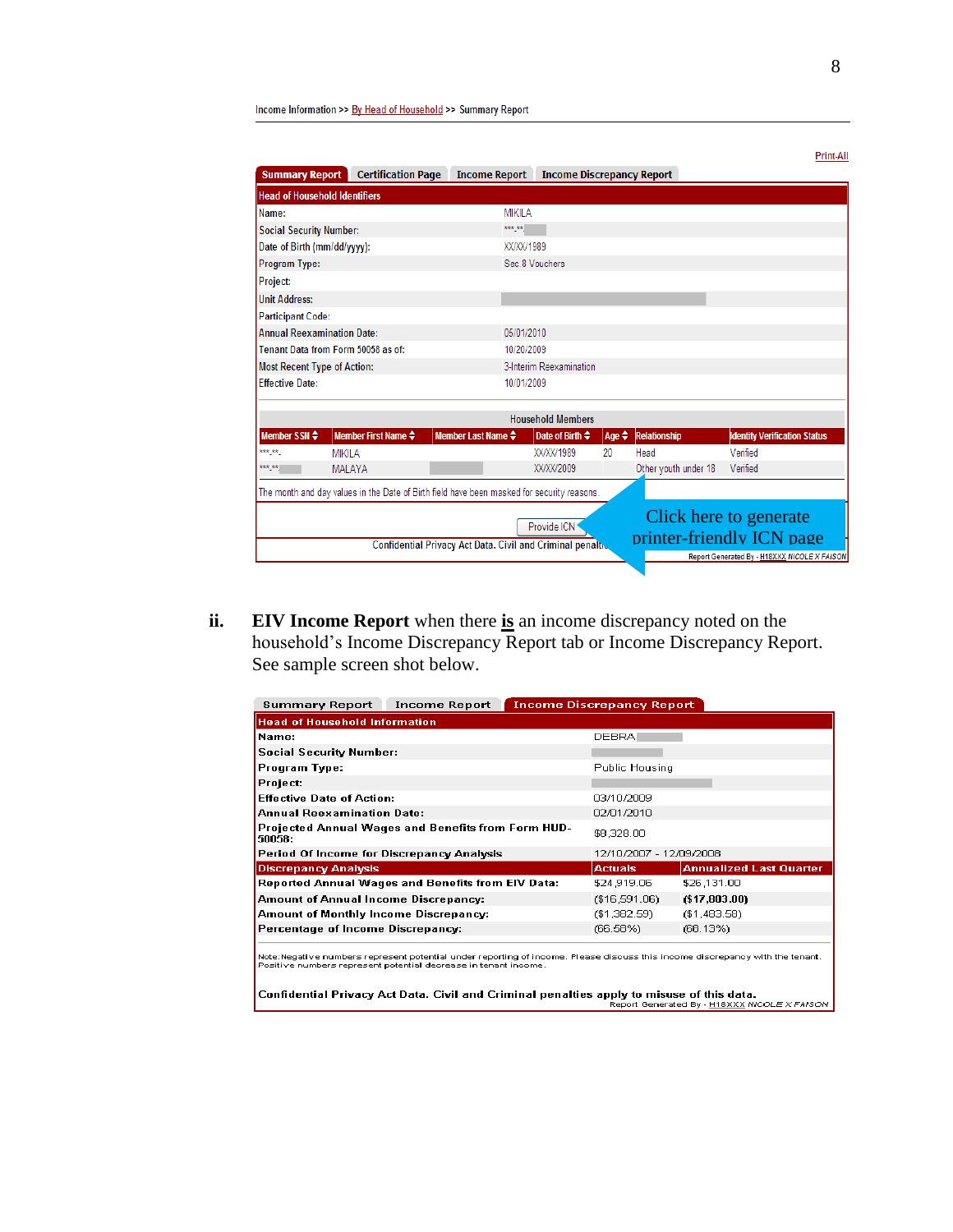- **D.** For each annual reexamination of family income and composition, the PHA is required to have the following documentation in the tenant file:
	- **i. No Dispute of EIV Information:** EIV Income Report, current acceptable tenant-provided documentation, and *if necessary* (as determined by the PHA), traditional third party verification form(s). See examples 1 and 3 below.
	- **ii. Disputed EIV Information:** EIV Income report, current acceptable tenantprovided documentation, and/or traditional third party verification form(s) for disputed information. See example 2 below.
	- **iii. Tenant-reported income not verifiable through EIV system:** Current tenant-provided documents, and *if necessary* (as determined by the PHA), traditional third party verification form(s). See example 3 below.

## **Example 1: No Disputed EIV Information & Tenant Provided Documents**

You are conducting an annual reexam with tenant, Mary Jones. Ms. Jones reports that she is employed at the ABC Box Company. You pull up the EIV income report for the Jones family, which shows quarterly wages from the ABC Box Company for the full year of 2008, and the first two quarters of 2009. Last year's (2009) annual reexam reflects wages from the same employer. There is no other income information on the report.

The PHA may streamline the income verification process by requesting Ms. Jones provide current pay stubs dated within the last 60 days of the interview or PHA request date. The PHA must obtain a minimum of two current and consecutive pay stubs from Ms. Jones. Since there is no disparity between tenant-reported and EIV-reported income, the PHA may obtain original and current tenant-provided pay stubs to calculate annual income.

The PHA may **not** use quarterly EIV wage (or unemployment benefit) information to calculate annual income since this information is at least six months old and more current income information (from pay stubs) is available.

## **Example 2: Disputed EIV Information & No Tenant-Provided Documents**

You are conducting an annual reexam with tenant, Bob Miller. Mr. Miller reports that his only source of income is monetary support from his sister, Betty Miller. You pull up the EIV income report for the Miller family, which shows quarterly wages from the Home Depot for the full year of 2008, and the first two quarters of 2009. There is no other income information on the EIV report. Last year's (2009) annual reexam reflects no wage information and only source of income is other non-wage income (monetary support from family member).

You inform Mr. Miller that the EIV system shows wages from the Home Depot and ask him to provide you with current pay stubs. Mr. Miller states that he does not work there and has no pay stubs.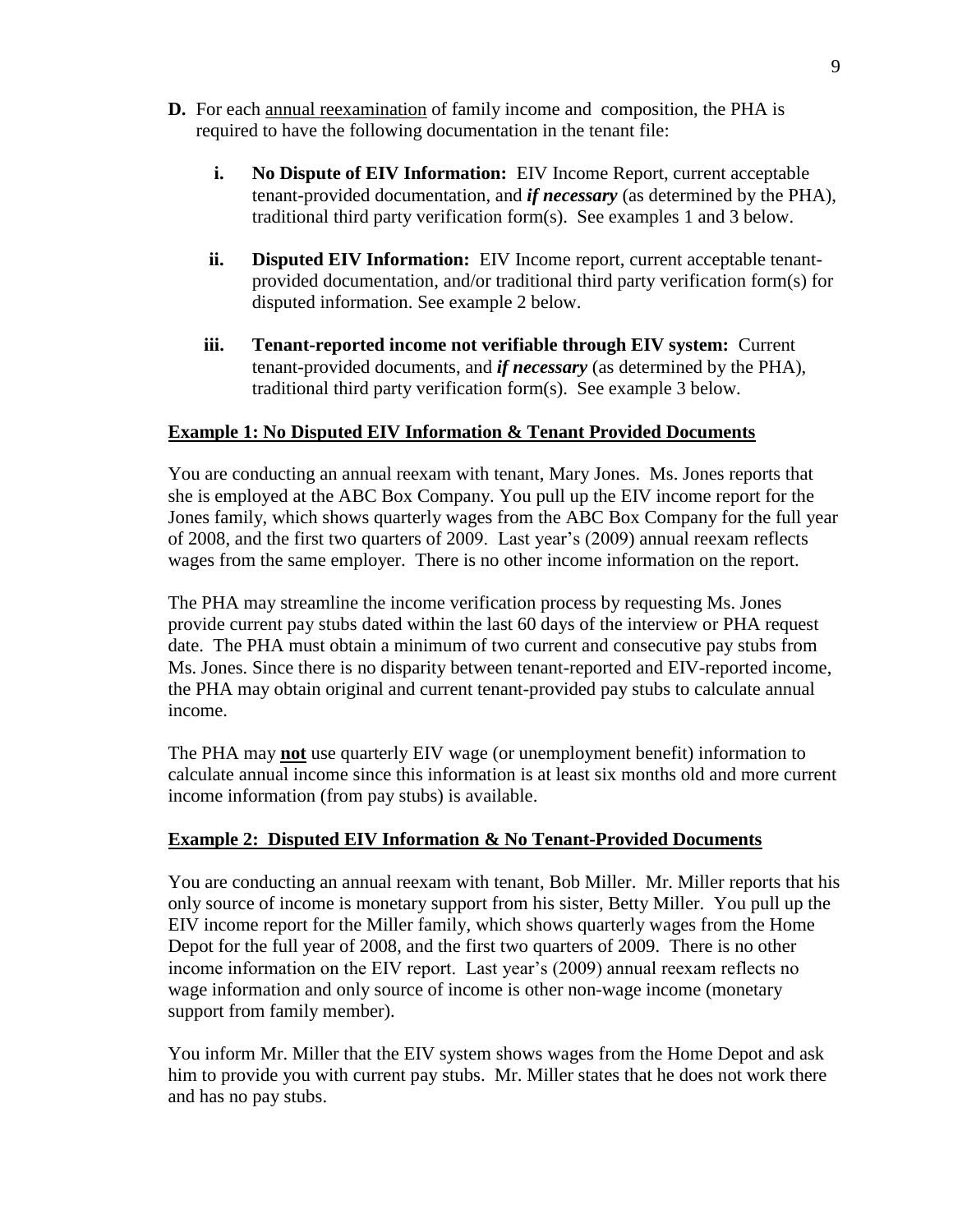Because Mr. Miller disputes the EIV-reported income and is unable to provide documents to support his dispute, the PHA **must** request written third party verification from Home Depot. You mail a third party verification request form to the address listed for Home Depot.

A few days later, you receive the third party verification request form back from Home Depot, which indicates that Mr. Miller has been employed there since January 5, 2008, and a payroll summary report, showing Mr. Miller's bi-weekly gross and net pay since January 2008. Since the disputed EIV information has been confirmed to be correct by the independent third party source (Home Depot), the PHA will use the income information from the payroll summary report to calculate annual income. The PHA would also calculate the retroactive rent (using the information provided by Home Depot) since Mr. Miller failed to disclose his employment at the 2008 and 2009, annual reexams. The PHA would also inform Mr. Miller of this retroactive rent and take action according to PHA-established policies.

#### **Example 3: Tenant Unreported Income, Income not Verifiable through EIV & Tenant- Provided Documents**

You are conducting an annual reexam with tenant, Sharon Duvet. Ms. Duvet reports that her only source of income is child support and provides you with four current and consecutive child support pay stubs. You pull up the EIV Income Report for the Duvet family, which shows: hire date at the District Police Department effective January 9, 2005; quarterly wages from the District Police Department for the full years of 2005, 2006, 2007, and 2008, and the first two quarters of 2009. There is no other income information on the EIV Income Report. Last year's (2009) annual reexam reflects income from only child support.You inform Ms. Duvet that the EIV system is showing wages from the District Police Department and you ask her to provide you with current pay stubs. Ms. Duvet admits that she has been working at the District Police Department and indicates that she can provide you with current pay stubs. You inform Ms. Duvet that you will also have to calculate her retroactive rent for the previous years in which she did not disclose her employment. You go over the EIV-reported wages with Ms. Duvet and she indicates that she does not dispute the information.

Since Ms. Duvet does not dispute the EIV-reported information, the PHA may use the tenant provided documents to calculate income and rent for the 2010 annual reexam, and use the EIV-reported earnings for years 2005 through 2008, to calculate the retroactive rent Ms. Duvet will owe. The PHA should require Ms. Duvet to provide her last pay stub from 2009, or her 2009 W- 2, to calculate the retroactive rent for 2009. The PHA will use the tenant-provided child support pay stubs (child support income is not available in EIV) to calculate annual income from this source.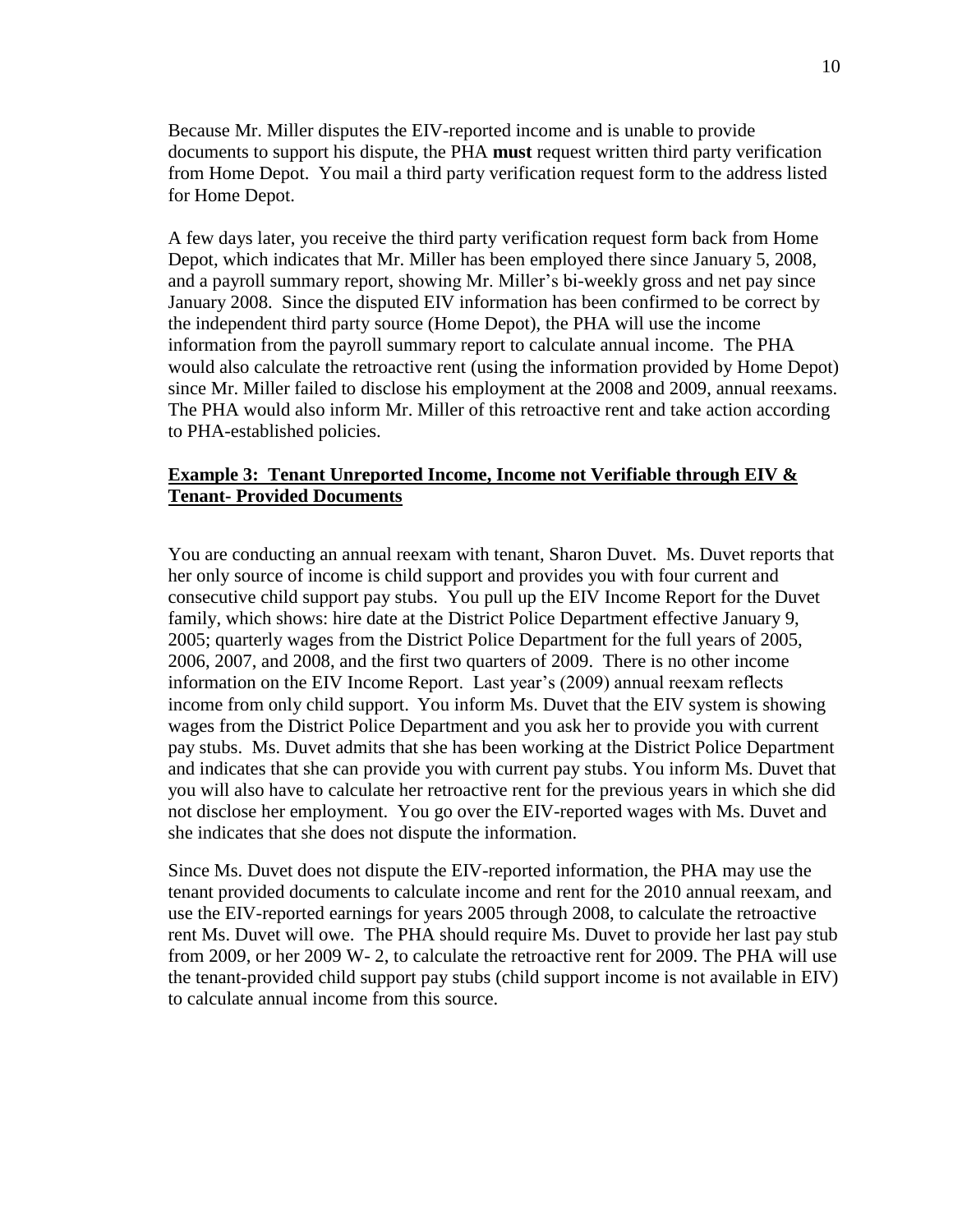13. **What if the tenant does** *no***t provide the PHA with requested information?** If the tenant does not provide the requested information, the PHA may mail or fax a third party verification request form to the third party source. The PHA is *required* to request third party verification when the tenant disputes EIV information and the tenant is unable to provide acceptable documentation to support disputed information. However, the PHA should *al***so**  remind the tenant that s/he is required to supply any information requested by the PHA for use in a regularly scheduled annual or interim reexamination of family income and composition.

The PHA may det*ermine t*hat the tenant is not in compliance with program requirements and terminate tenancy or assistance, or both, if the tenant fails to provide the requested information in a timely manner (as prescribed by the PHA).

14. **How to use EIV to reduce administrative and subsidy payment errors.** EIV has the ability to identify other potential issues which may impact a family's level of assistance. EIV contains stand-alone reports, which a PHA may generate at any time (i.e. Deceased Tenants Report, New Hires Report, Multiple Subsidy Report, Identity Verification Report, Income Discrepancy Report, Debts Owed to PHAs & Termination Report, and Immigration Report). However, it should be noted that the information from these stand-alone reports are contained in the Income Report for each household. PHAs are required to address any and all potential issues at the time of the annual or interim reexam, as conveyed in the Income Report.

PHAs may use the stand-alone reports to monitor staff's progress in reducing the following administrative and subsidy payment errors by using the listed reports:

- a. Incorrect/invalid SSNs/name/date of birth Identity Verification Report
- b. Follow-up with families who need to disclose a SSN Immigration Report
- c. Duplicate rental assistance Multiple Subsidy Report
- d. Unreported increase in income Income discrepancy Report
- e. Improper payments on behalf of deceased tenants Deceased Tenants Report
- f. Unreported new employment (PHAs with interim increase policy) New Hires Report
- g. Adverse Termination/Outstanding Debt to  $PHA$  Debts Owed to PHAs & Termination Search

In order to ensure PHAs are aware of potential subsidy payment errors, PHAs are **required** to monitor the following EIV reports on a monthly basis:

- 1. Deceased Tenants Report
- 2. Identity Verification Report
- 3. Immigration Report

In order to ensure PHAs are aware of potential subsidy payment errors, PHAs are **required** to monitor the following EIV reports on a quarterly basis:

- 1. Income Discrepancy Report
- 2. Multiple Subsidy Report
- 3. New Hires Report (if your agency has an interim increase policy)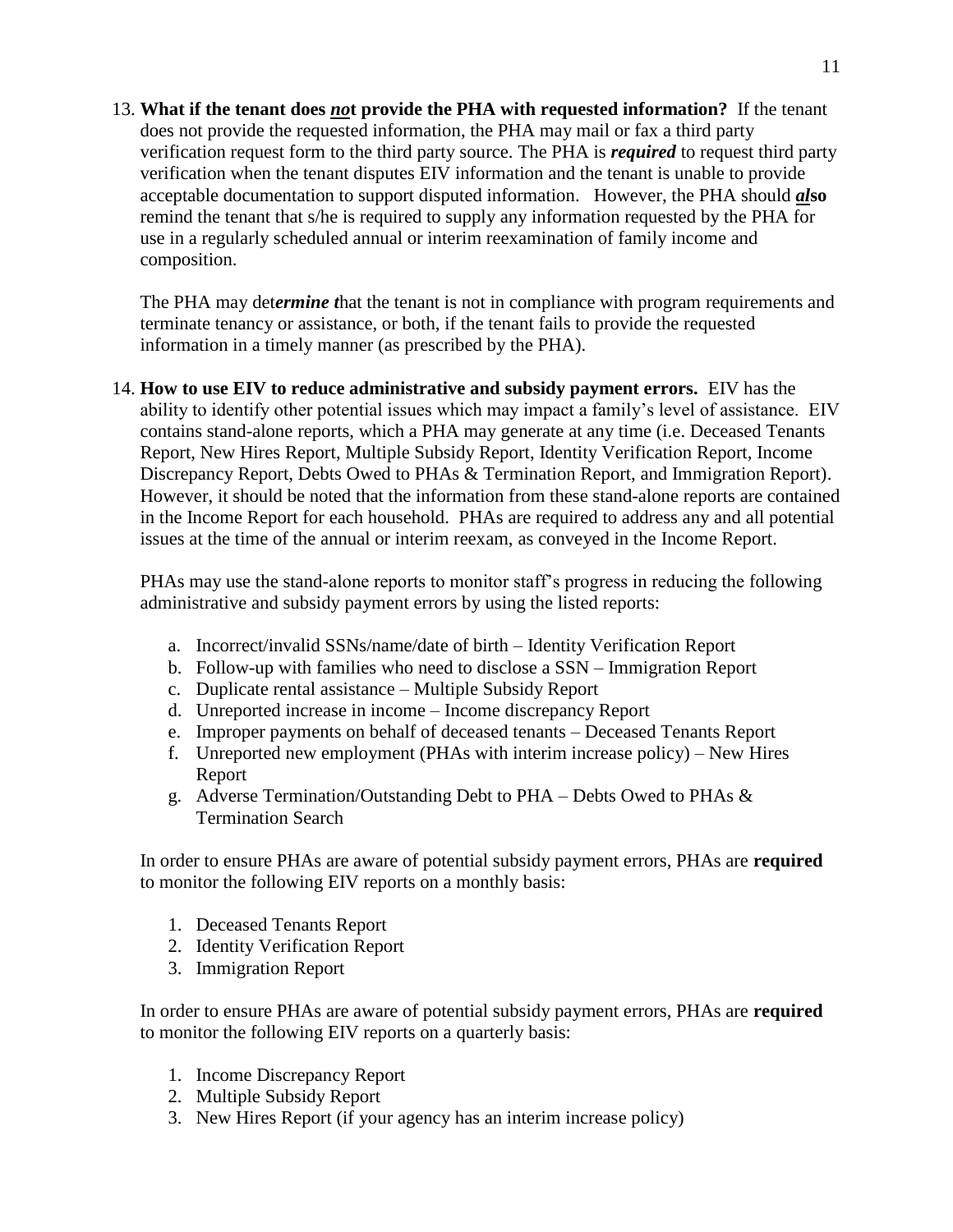- 15. How **to use the EIV Income Report as a third party source to verify tenant employment and income information.** The EIV Income Report provides a variety of information about each household member of the family. The report contains the following information for each household member:
	- a. Personal identifiers: name, date of birth, and SSN
	- b. Identity verification status (pending, verified, deceased, or failed)
	- c. Employment information
		- 1. New Hire Information (W-4)
			- i. Date hired
			- ii. Employer name
		- 2. Employer name, address, and employer identification number of current and past employers
		- 3. Quarterly earnings
	- d. Quarterly unemployment compensation
	- e. Social Security benefit information
		- 1. Social Security (SS) benefits
			- i. Payment status code
			- ii. Date of current entitlement
			- iii. Current net monthly benefit amount (if payable)
			- iv. Gross monthly benefit history (last 8 changes in benefit amount)
			- v. Lump sum payment amount and date
			- vi. Payee name and address
		- 2. Dual Entitlement (Social Security benefits under another person's SSN)
			- i. Claim Number (the other person's SSN)
			- ii. Payment status code
			- iii. Date of current entitlement
			- iv. Current net monthly benefit amount (if payable)
			- v. Gross monthly benefit history (last 8 changes in benefit amount)
			- vi. Payee name and address
		- 3. Supplemental Security Income (SSI)
			- i. Payment status code
			- ii. Alien indicator
			- iii. Current net monthly benefit amount
			- iv. Current monthly state supplement benefit amount (if available)
			- v. Gross monthly benefit history (last 8 changes in benefit amount)
			- vi. Payee name and address
		- 4. Medicare data
			- i. Payee name and address
			- ii. Monthly hospital insurance premium amount, buy-in status, and buy-in start and end dates
			- iii. Monthly supplemental medical insurance premium amount, buy-in status, and buy-in start and end dates
	- f. Disability status and onset date
	- g. Identity verification status
	- h. Indicator of possible multiple rental subsidy
	- i. Indicator of debt and/or termination information from another PHA (effective September 2010)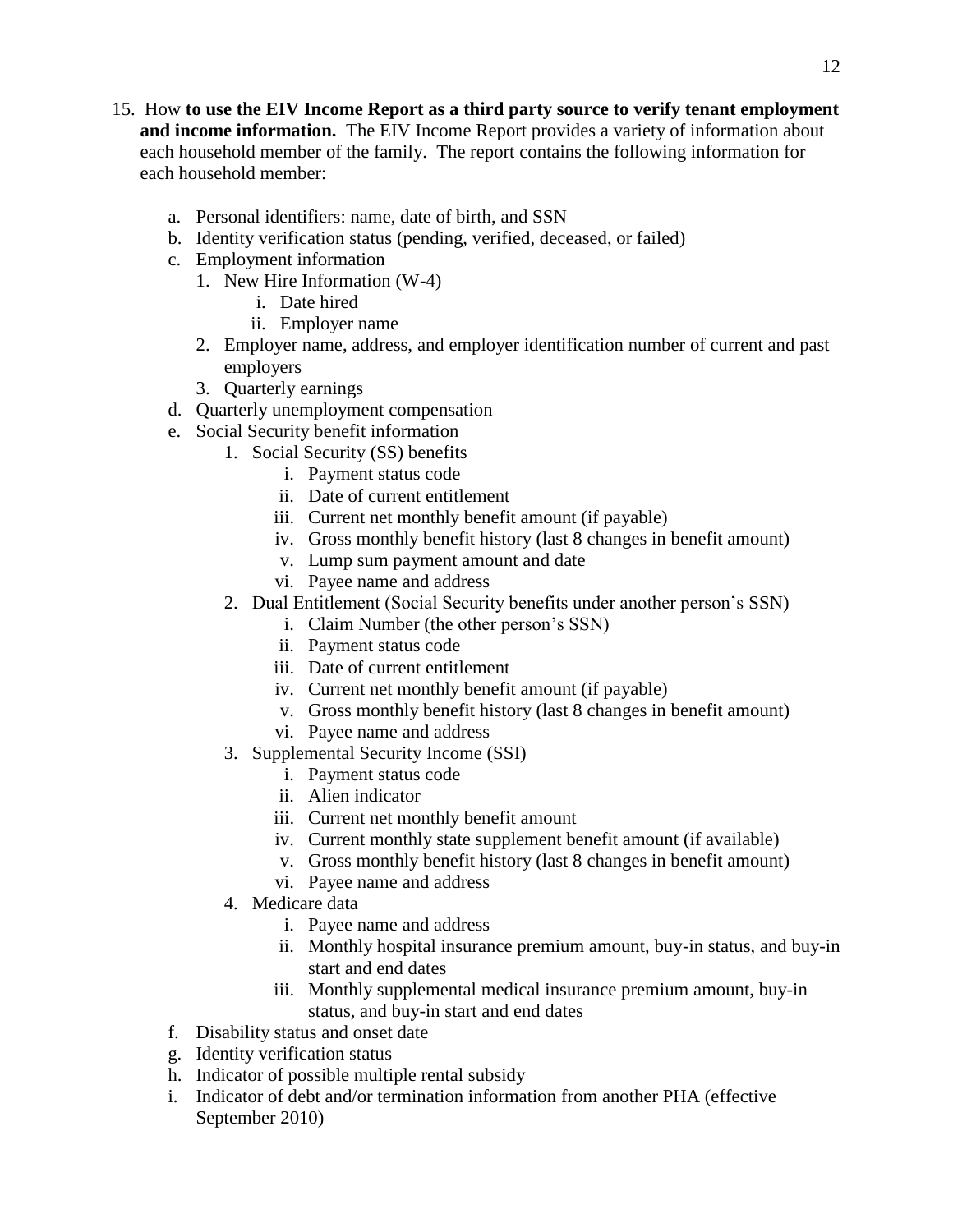All EIV Income Reports contain the date the report was generated and by whom; and the date EIV received each type of information.

To minimize tenant underreporting of income, PHAs are required to obtain an EIV Income Report for each family any time the PHA conducts an annual or interim reexamination of family income and composition.

In accordance with 24 CFR  $\S 5.236(b)(2)(3)$ , PHAs are required to compare the information on the EIV report with the family-reported information. If the EIV report reveals an income source that was not reported by the tenant or a substantial difference in the reported income information, the PHA is required to take the following actions:

- 1. Discuss the income discrepancy with the tenant; and
- 2. Request the tenant to provide any documentation to confirm or dispute the unreported or underreported income and/ or income sources; and
- 3. In the event the tenant is unable to provide acceptable documentation to resolve the income discrepancy, the PHA is required to request from the third party source, any information necessary to resolve the income discrepancy; and
- 4. If applicable, determine the tenant's underpayment of rent as a result of unreported or underreported income, retroactively\*; and
- 5. Take any other appropriate action as directed by HUD or the PHA's administrative policies.

\*The PHA is required to determine the retroactive rent as far back as the existence of complete file documentation (form HUD-50058 and supporting documentation) to support such retroactive rent determinations.

*Note:* A substantial difference is defined as an amount equal to or greater than \$2,400, annually.

The tenant must be provided an opportunity to contest the PHA's determination of tenant rent underpayment. HUD regulations require PHAs to promptly notify tenants in writing of any adverse findings made on the basis of the information verified through the aforementioned income discrepancy resolution process. The tenant may contest the findings in accordance with the PHA's established grievance procedures, as required by HUD. The PHA may not terminate, deny, suspend, or reduce the family's assistance until the expiration of any notice or grievance period.

When there is insubstantial or no disparity between tenant-reported and EIV-reported income information, the PHA is required to obtain from the tenant, any necessary documentation to complete the income determination process. As noted previously, the PHA may reject any tenant-provided documentation, if the PHA deems the documentation unacceptable. The PHA may reject documentation provided by the tenant for only the following HUD-approved reasons:

- 1. The document is not an original; or
- 2. The original document has been altered, mutilated, or is not legible; or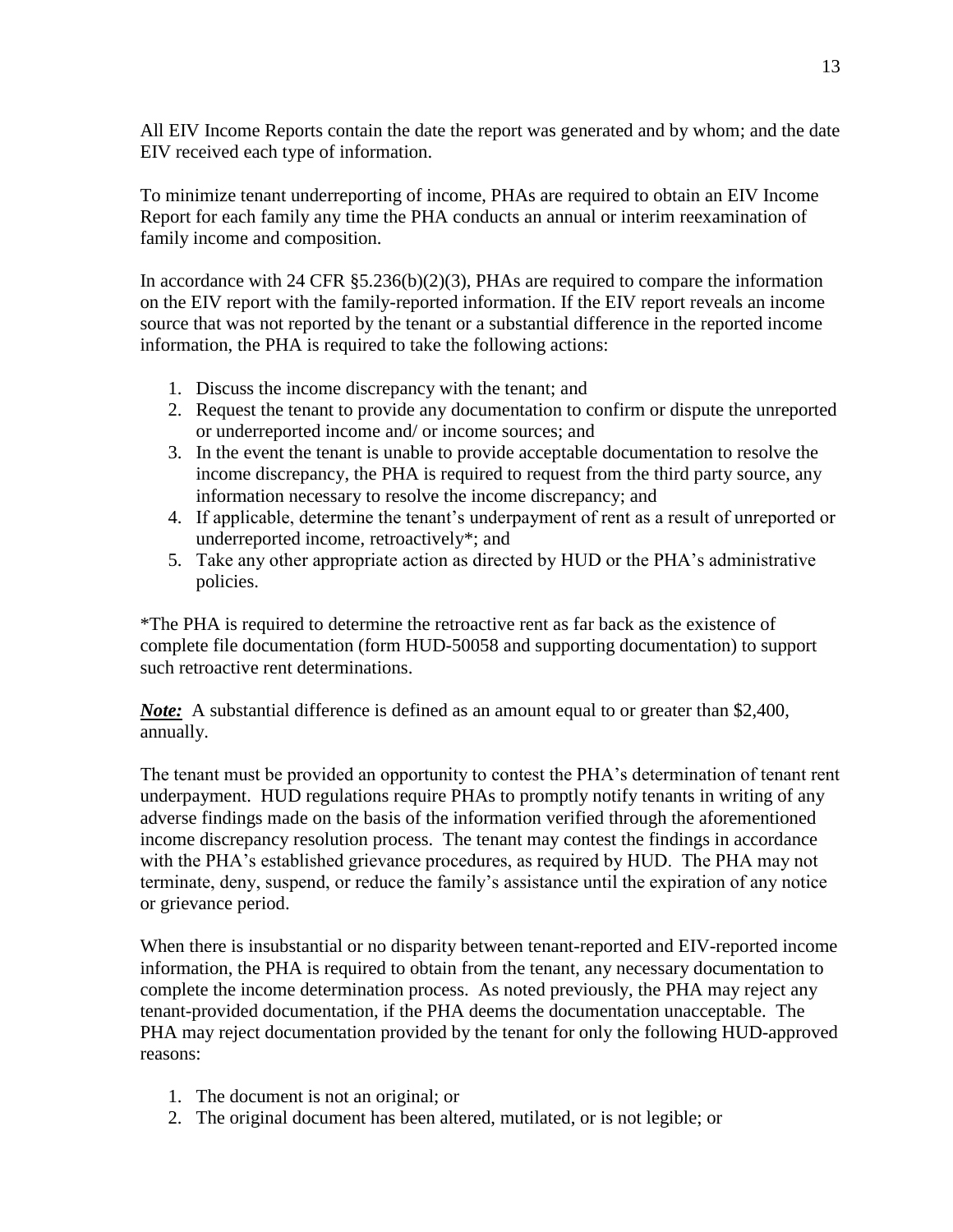3. The document appears to be a forged document (i.e. does not appear to be authentic).

The PHA should explain to the tenant, the reason(s) the submitted documents are not acceptable and request the tenant provide additional documentation. If at any time, the tenant is unable to provide acceptable documentation that the PHA deems necessary to complete the income determination process, the PHA is required to submit a traditional third party verification form to the third party source for completion and submission to the PHA.

If the third party source does not respond to the PHA's request for information, the PHA is required to document the tenant file of its attempt to obtain third party verification and that no response to the third party verification request was received.

The PHA should then pursue lower level verifications in accordance with the verification hierarchy listed in section 8 of this notice.

16. **Tenant Repayment Agreement.** Tenants are required to reimburse the PHA if they were charged less rent than required by HUD's rent formula due to the tenant's underreporting or failure to report income. The tenant is required to reimburse the PHA for the difference between the tenant rent that should have been paid and the tenant rent that was charged. This rent underpayment is commonly referred to as retroactive rent. If the tenant refuses to enter into a repayment agreement or fails to make payments on an existing or new repayment agreement, the PHA **must** terminate the family's tenancy or assistance, or both. HUD does **not** authorize any PHA-sponsored amnesty or debt forgiveness programs.

All repayment agreements must be in writing, dated, signed by both the tenant and the PHA, include the total retroactive rent amount owed, amount of lump sum payment made at time of execution, if applicable, and the monthly repayment amount. At a minimum, repayment agreements must contain the following provisions:

- a. Reference to the paragraphs in the Public Housing lease or Section 8 information packet whereby the tenant is in non-compliance and may be subject to termination of tenancy or assistance, or both.
- b. The monthly retroactive rent repayment amount is in addition to the family's regular rent contribution and is payable to the PHA.
- c. The terms of the agreement may be renegotiated if there is a decrease or increase in the family's income.
- d. Late and missed payments constitute default of the repayment agreement and may result in termination of tenancy and/or assistance.

PHAs are required to determine retroactive rent amount as far back as the PHA has documentation of family reported income. For example, if the PHA determines that the family has not reported income for a period of five years and only has documentation for the last three years, the PHA is only able to determine retroactive rent for the three years for which documentation is available.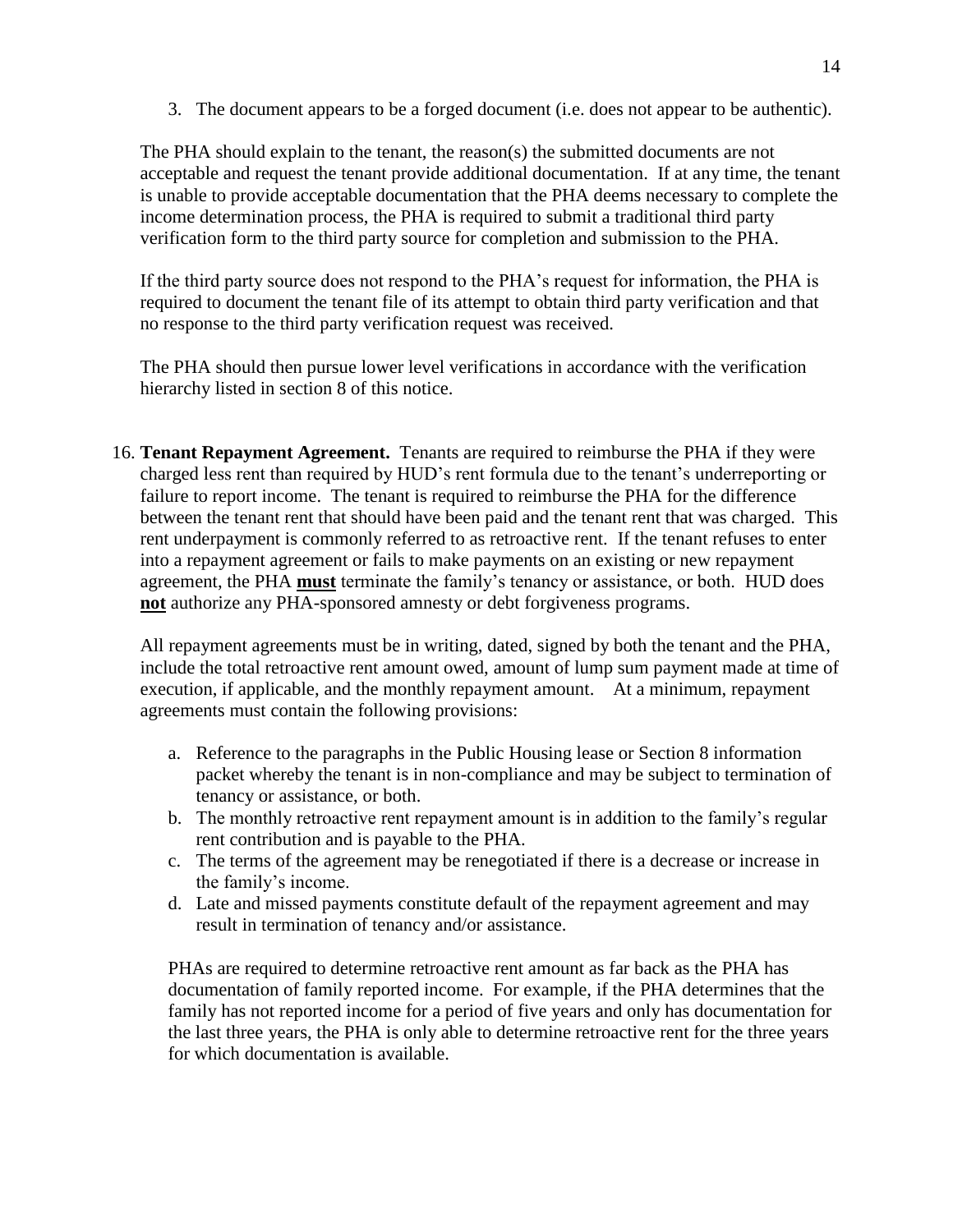The monthly retroactive rent payment plus the amount of rent the tenant pays at the time the repayment agreement is executed should be affordable and not exceed 40 percent of the family's monthly adjusted income. However, PHAs have the discretion to establish thresholds and policies for repayment agreements in addition to HUD required procedures.

## **Example:**

- Family's monthly adjusted income is \$1,230.
- Family's monthly rent payment is \$369 (30% of the family's monthly adjusted income).
- 40% of the family's monthly adjusted income is \$492.
- The monthly payment for the repayment agreement should not exceed \$123 per month (\$369 monthly rent  $+$  \$123 repayment = \$492, 40% of the family's monthly adjusted income.)

**Repayment Time Period.** The period in which the retroactive rent balance will be repaid is based on the monthly payments and original retroactive balance.

**Example:** The tenant agrees to repay \$1,000, by making a monthly payment of \$25 for 40 months.

**Repayment Options.** Tenants have the option to repay the retroactive rent balance as follows:

- 1. In a lump sum payment; or
- 2. Monthly installment; or
- 3. A combination of 1 and 2, above
	- a. For example, a tenant may owe \$1,000, make a lump sum payment of \$300 and enter into a repayment agreement for the remaining balance of \$700.
- 17. **How long should the PHA maintain EIV printouts in a tenant file?** The PHA's record retention policy will determine the length of time the PHA should maintain EIV printouts in a tenant file. PHAs are authorized to maintain the EIV Income Report in the tenant file for the duration of tenancy and no longer than three years from the end of participation (EOP) date. In accordance with revised regulation, 24 CFR §908.101, PHAs are required to maintain at a minimum, the last three years of the form HUD-50058, and supporting documentation for all annual and interim reexaminations of family income. All records are to be maintained for a period of at least three years from the effective date of the action.
- 18. **Disclosure of an Individual's EIV Information.** The Federal Privacy Act (5 USC §552a, as amended) prohibits the disclosure of an individual's information to another person without the written consent of such individual. As such, the EIV data of an adult household member may not be shared (or a copy provided or displayed) with another adult household member, unless the individual has provided written consent to disclose such information.

However, the PHA is not prohibited from discussing with the head of household (HOH) and showing the HOH how the household's income and rent were determined based on the total family income reported and verified.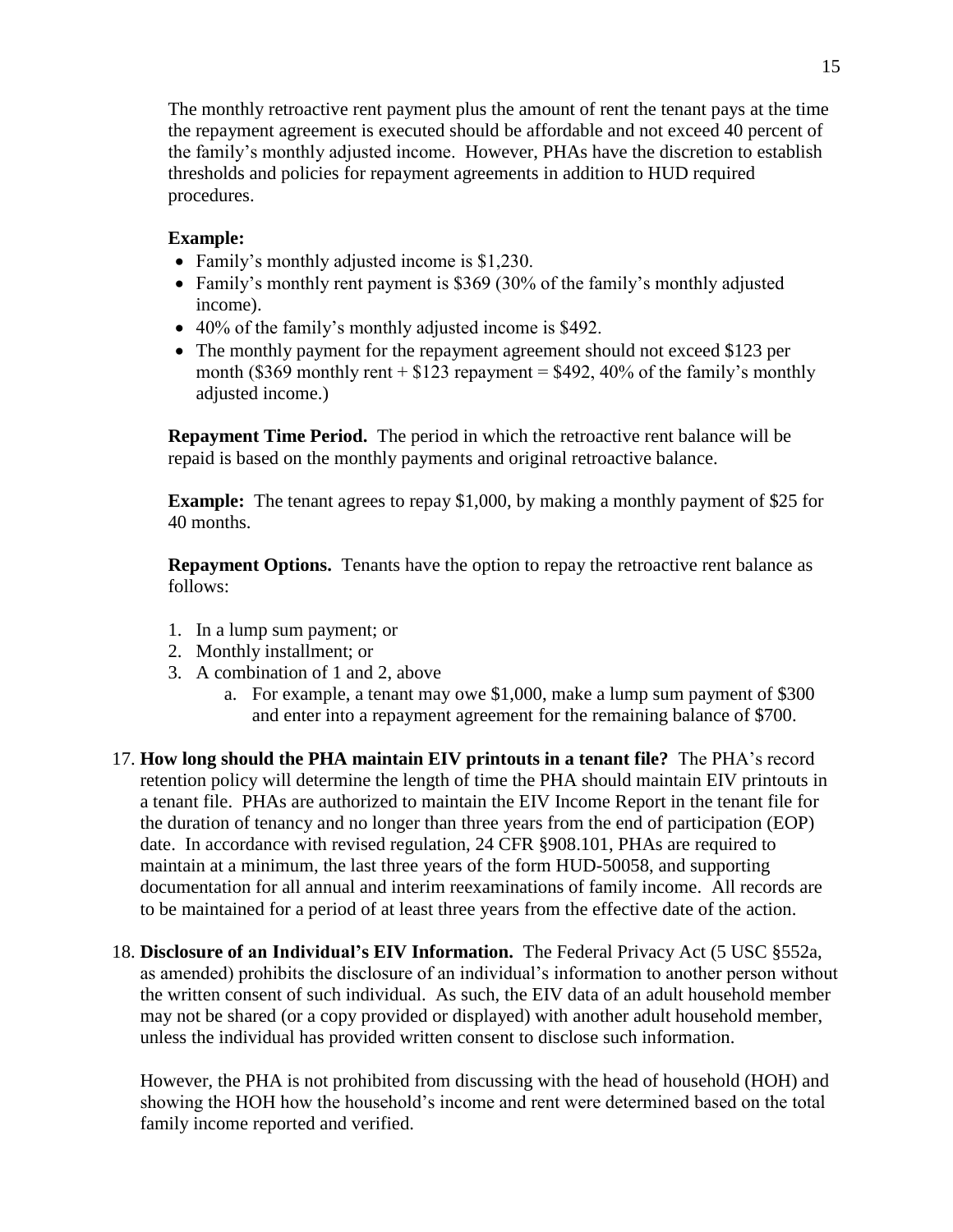EIV information and any other information obtained by the PHA for the purpose of determining eligibility and level of assistance for a PIH rental assistance program may not be disclosed to third parties for any reason (even for similar verifications under other programs, such as eligibility for low income housing tax credit units, other federal or state assistance programs), unless the tenant has authorized such disclosure in writing.

#### 19. **What to do if the EIV Information is incorrect.**

Sometimes the source or originator of EIV information may make an error when submitting or reporting information about tenants. HUD cannot correct data in the EIV system. Only the originator of the data can correct the information. When the originator corrects the data, HUD will obtain the updated information with its next computer matching process. Below are the procedures tenants and PHAs should follow regarding incorrect EIV information.

*Employment and wage information* reported in EIV originates from the employer. The employer reports this information to the local State Workforce Agency (SWA), who in turn, reports the information to HHS' National Directory of New Hires (NDNH) database.

If the tenant disputes this information, s/he should contact the employer directly, in writing to dispute the employment and/or wage information, and request that the employer correct erroneous information.

The tenant should provide the PHA with this written correspondence so that it may be maintained in the tenant file. If employer resolution is not possible, the tenant should contact the local SWA for assistance.

*Unemployment benefit information* reported in EIV originates from the local SWA. If the tenant disputes this information, s/he should contact the SWA directly, in writing to dispute the unemployment benefit information, and request that the SWA correct erroneous information. The tenant should provide the PHA with this written correspondence so that it may be maintained in the tenant file.

*SS and SSI benefit information* reported in EIV originates from the SSA. If the tenant disputes this information, s/he should contact the SSA at (800) 772–1213, or visit the local SSA office. SSA office information is available in the government pages of the local telephone directory or online at [http://www.socialsecurity.gov.](http://www.socialsecurity.gov/)

*Note:* The tenant may also provide the PHA with third party documents which are in the tenant's possession to support their dispute of EIV information. The PHA, with the tenant's consent, is required to submit a third party verification form to third party sources for completion and submission to the PHA, when the tenant disputes EIV information and is unable to provide documentation to validate the disputed information. The tenant's failure to sign the consent form is grounds for termination of tenancy and/or assistance in accordance with 24 CFR §5.232.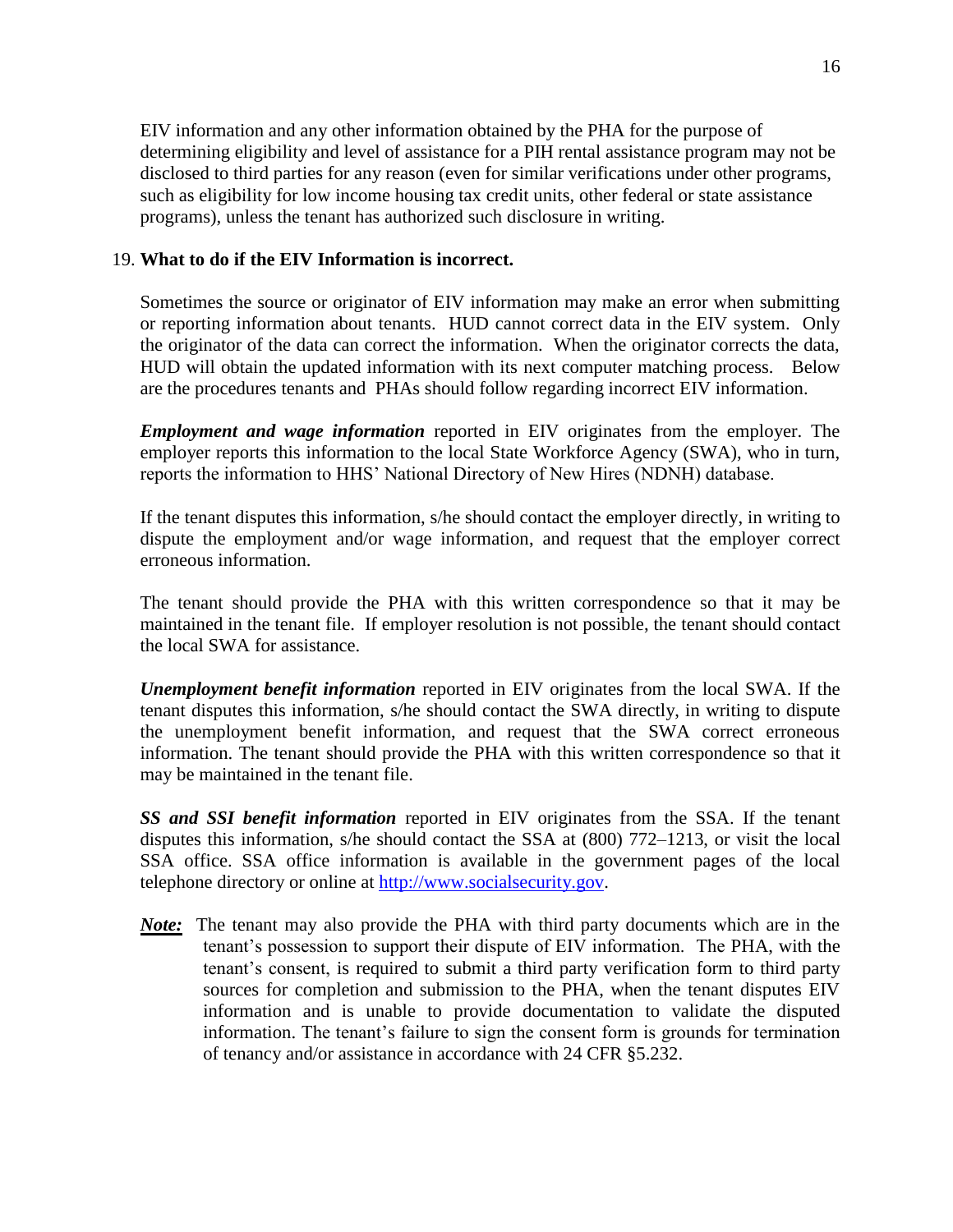*Debts owed to PHAs and termination information* reported in EIV originates from the PHA. If a current or former tenant disputes this information, s/he should contact the PHA (who reported the information) directly in writing to dispute this information and provide any documentation that supports the dispute. If the PHA determines that the disputed information is incorrect, the PHA will update or delete the record from EIV. Former tenants may dispute debt and termination information for a period of up to three years from the end of participation date in the PIH program.

*Identity Theft.* Seemingly incorrect information in EIV may be a sign of identity theft. Sometimes someone else may use an individual's SSN, either on purpose or by accident. SSA does not require an individual to report a lost or stolen SSN card, and reporting a lost or stolen SSN card to SSA will not prevent the misuse of an individual's SSN. However, a person using an individual's SSN can get other personal information about that individual and apply for credit in that individual's name. So, if the tenant suspects someone is using his/her SSN, s/he should check their Social Security records to ensure their records are correct (call SSA at (800) 772-1213); file an identity theft complaint with the local police department and/or Federal Trade Commission (call FTC at (877) 438-4338, or visit their website at: [http://www.ftc.gov/bcp/edu/microsites/idtheft/\)](http://www.ftc.gov/bcp/edu/microsites/idtheft/); and s/he should also monitor their credit reports with the three national credit reporting agencies (Equifax, TransUnion, and Experian). The tenant should provide the PHA written documentation of filed identity theft complaint. (Refer back to paragraph on Employment and wage information regarding disputed EIV information related to identity theft).

Tenants may request their credit report and place a fraud alert on their credit report with the three national credit reporting agencies at: [www.annualcreditreport.com](http://www.annualcreditreport.com/) or by contacting the credit reporting agency directly. Each agency's contact information is listed below.

#### **National Credit Reporting Agencies Contact Information**

Equifax Credit Information Services, Inc. P.O. Box 740241 Atlanta, GA 30374 Website: [www.equifax.com](http://www.equifax.com/) Telephone: (800) 685-1111

Experian P.O. Box 2104 Allen, TX 75013 Website: [www.experian.com](http://www.experian.com/) Telephone (888) 397-3742

TransUnion P.O. Box 6790 Fullerton, CA 92834 Website: [www.transunion.com](http://www.transunion.com/) Telephone: (800) 680-7289 or (800) 888-4213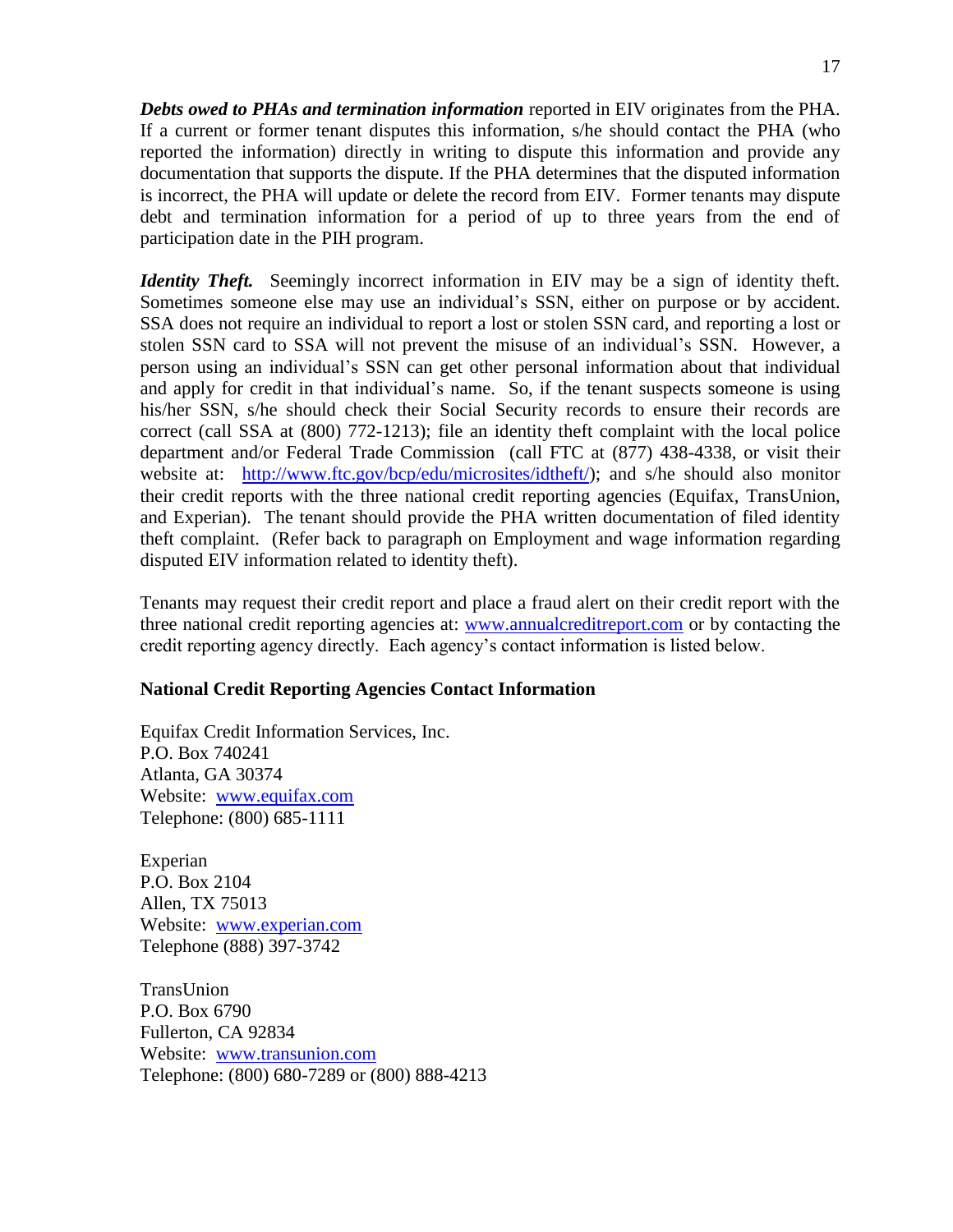18

20. **Security of EIV Data.** The data in EIV contains personal information on individual tenants which is protected under the Federal Privacy Act. The information in EIV may only be used for limited official purposes, as noted below.

## **A. Official Purposes Include:**

- 1. PHAs, in connection with the administration of PIH programs, for verifying the employment and income at the time of interim and annual reexaminations.
- 2. HUD staff for monitoring and oversight of PHA compliance with HUD program requirements.
- 3. Independent Auditors hired by the PHA or HUD to perform a financial audit for use in determining the PHA's compliance with HUD program requirements, including verifying income and determining the accuracy of the rent and subsidy calculations.

## **Restrictions on disclosure requirements for Independent Auditors:**

- (a) May only access EIV income information within family files and only within the offices of the PHA or PHA-hired management agent;
- (b) May not transmit or transport EIV income information in any form;
- (c) May not enter EIV income information on any portable media;
- (d) Must sign non-disclosure oaths that the EIV income information will be used only for the purpose of the audit; and
- (e) May not duplicate EIV income information or re-disclose EIV income information to any user not authorized by Section 435(j)(7) of the Social Security Act to have access to the EIV income data.

## **B. Official Purposes Do NOT Include:**

1. Sharing the information with governmental or private entities not involved in the reexamination process specifically used for PIH rental assistance programs.

Disclosing the EIV information to other private or public entities for purposes other than determining eligibility and level of assistance for PIH rental assistance programs is prohibited since these entities are not a party to the computer matching agreements with the HHS and SSA. The fact that these entities may find the EIV beneficial for similar eligibility and determination purposes for other low-income housing programs or public benefits, does not permit these entities to use or view information in the EIV system that is covered by the computer matching agreements.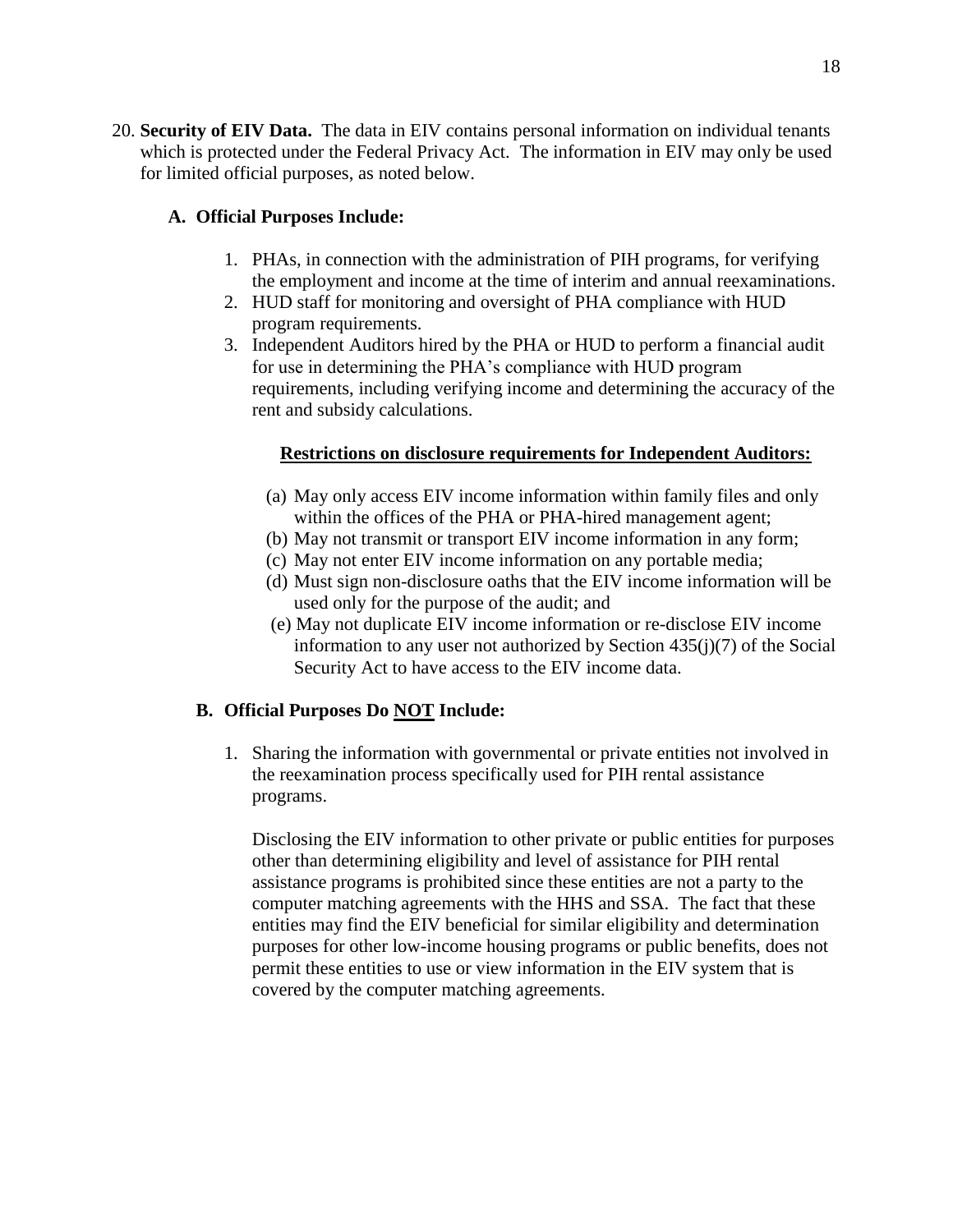The computer matching agreements are governed by the Privacy Act and the Social Security Act. Specifically, sections  $453(j)(7)(E)(ii)$  and (iv) of the Social Security Act (42 USC §653j) limit disclosure of the data matched between HUD and HHS' National Directory of New Hires (NDNH) database to PHAs, Independent Auditors, the Inspector General (IG) and Attorney General, private owners, management agents, and contract administrators of Multifamily Housing programs.

#### **C. Penalties for Willful Disclosure or Inspection of EIV Data.**

- 1. **Unauthorized Disclosure**  felony conviction and fine up to \$5,000 or imprisonment up to five (5) years, as well as civil damages.
- 2. **Unauthorized Inspection** misdemeanor penalty of up to \$1,000 and/or one (1) year imprisonment, as well as civil damages.
- 21. **Penalties for Noncompliance with Mandated EIV System Use.** PHAs may be subject to sanctions and/or the assessment of disallowed costs associated with any resulting incorrect subsidy or tenant rent calculation or both. It should be noted that HUD may impose a sanction on any PHA who does not have access to the EIV system or the PHA has access to the system, however, has not used the system within the last six months. To avoid sanctions or disallowed costs, PHAs should follow all formal and informal guidance provided to PHAs via webcast trainings, PIH Rental Housing Integrity Improvement Project (RHIIP) periodic electronic mailings, and any other HUD Headquarters'-generated guidance.

**EIV System Tip Sheets (ETS).** PHAs are required to comply with guidance provided via ETS and HUD Headquarters-sponsored EIV training, via webcast and satellite. PIH will also post ETS to the PIH RHIIP technical assistance web pages at: http://w**w**[w.hud.gov/offices/pih/programs/ph/rhiip/training.cfm,](http://www.hud.gov/offices/pih/programs/ph/rhiip/training.cfm) and send via email to all subscribers of the PIH RHIIP mailing list. ETS is designed to explain effective use of the EIV system to ensure PHAs' compliance with the third party verification requirements and reduce administrative and subsidy payment errors, so that PHAs may avoid penalties for failure to use the EIV system in its entirety.

22. **EIV System Training Information.** As a condition of initial and continued access to the EIV System, HUD and PHA staff are required to complete Annual Security Awareness training and EIV system training (initial (complete system training) and update (interim system changes) training) when offered by HUD Headquarters (HHQ). This training requirement also applies to those individuals who will not access EIV, but will view or handle printed and/or electronic EIV data. Individuals who will view and/or handle printed EIV information are required to complete only annual Security Awareness training (EIV system training is optional for these individuals). EIV training provided by third parties (other than HUD Headquarters) does not fulfill the mandatory EIV training requirement.

HHQ offers training in Washington, DC and via webcast at least once a year. EIV system users who need to complete EIV training may view EIV training webcasts at: [http://www.hud.gov/webcasts/archives/iv.cfm.](http://www.hud.gov/webcasts/archives/iv.cfm) HUD offers a *Certificate of Completion* for a period of six months following the broadcast date, for those who desire confirmation of completed training.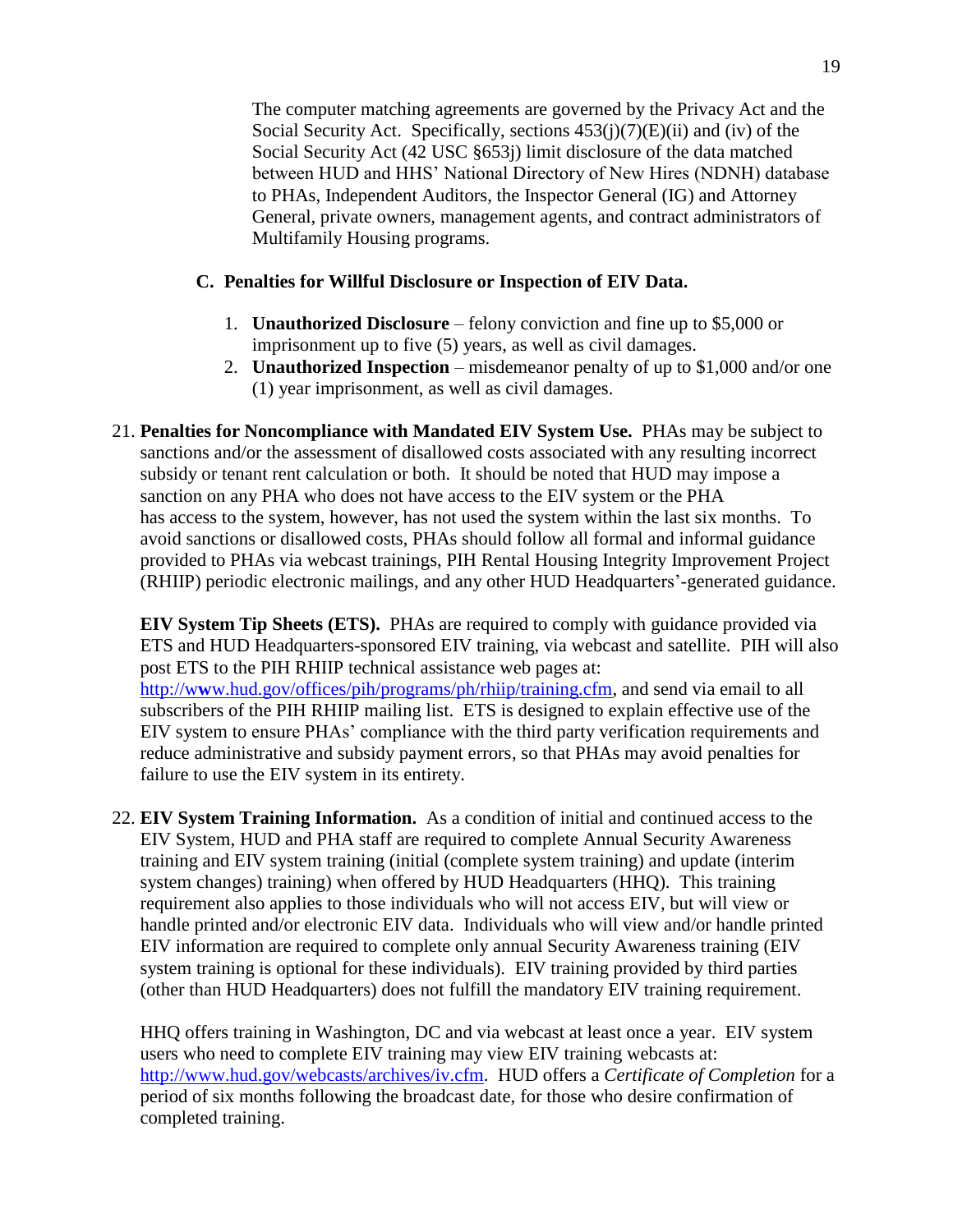However, it should be noted that a certificate is not required in order for an individual to be granted access to the EIV system or be certified for continued EIV system access. The most recent PIH RHIIP/EIV training was held on January 28, 2010. EIV system users may request a *Certificate of Completion* for this training through October 30, 2010.

Training information is posted at the following websites:

<http://www.hud.gov/offices/pih/programs/ph/rhiip/training.cfm> and is emailed to all subscribers of the PIH RHIIP mailing list. To subscribe to this mailing list, paste the following URL into your browser, enter your email address, and click OK: [http://www.hud.gov/subscribe/signup.cfm?listname=Public%20and%20Indian%20Hou](http://www.hud.gov/subscribe/signup.cfm?listname=Public%20and%20Indian%20Housing%20Rental%20Housing%20Integrity%20Improvement%20Project&list=PIH-RHIIP-L) [sing%20Rental%20Housing%20Integrity%20Improvement%20Project&list=PIH-RHIIP-L](http://www.hud.gov/subscribe/signup.cfm?listname=Public%20and%20Indian%20Housing%20Rental%20Housing%20Integrity%20Improvement%20Project&list=PIH-RHIIP-L)

Instructions for requesting a *Certificate of Completion* is posted at <http://www.hud.gov/webcasts/archives/iv.cfm> or [http://www.hud.gov/offices/pih/programs/ph/rhiip/training.cfm,](http://www.hud.gov/offices/pih/programs/ph/rhiip/training.cfm) and is automatically emailed to all subscribers of the PIH RHIIP mailing list.

EIV system users must complete HHQ-offered training as follows:

| <b>Training Offered</b>                  | <b>Training Must be Completed By</b> |
|------------------------------------------|--------------------------------------|
| October $1st$ – March 31 <sup>st</sup>   | April $29th$                         |
| April $1st$ – September 30 <sup>th</sup> | October $30th$                       |

New employees, who begin employment after March  $31<sup>st</sup>$ , are required to complete the training by October  $30<sup>th</sup>$ .

New employees, who begin employment after September  $30<sup>th</sup>$ , are required to complete the training by April  $29<sup>th</sup>$ , of the following year.

**Note:** Employees must complete the training **prior** to accessing the EIV system and/or printed EIV reports.

23. **Updating of PHA Policies and Procedures.** PHAs are required to immediately implement all new and modified regulatory requirements of the *Refinement of Income and Rent Determination Requirements in Public and Assisted Housing Programs: Implementation of the Enterprise Income Verification System-Amendments.*

The Department recognizes that many PHAs have already begun to modify existing policies and procedures to reflect use of EIV during all mandatory annual and interim reexams. PHAs should immediately update their policies and procedures to reflect these new regulatory provisions.

24. **Notice to Applicants and Tenants.** PIH is providing PHAs with the attached EIV system information guide that PHAs may provide to applicants and tenants of PIH rental assistance programs. PHAs are **not** required to distribute this document. However, PHAs are strongly encouraged to provide applicants and tenants with the *What You Should Know About EIV* **Guide** to educate families about EIV and inform them of how it affects their family.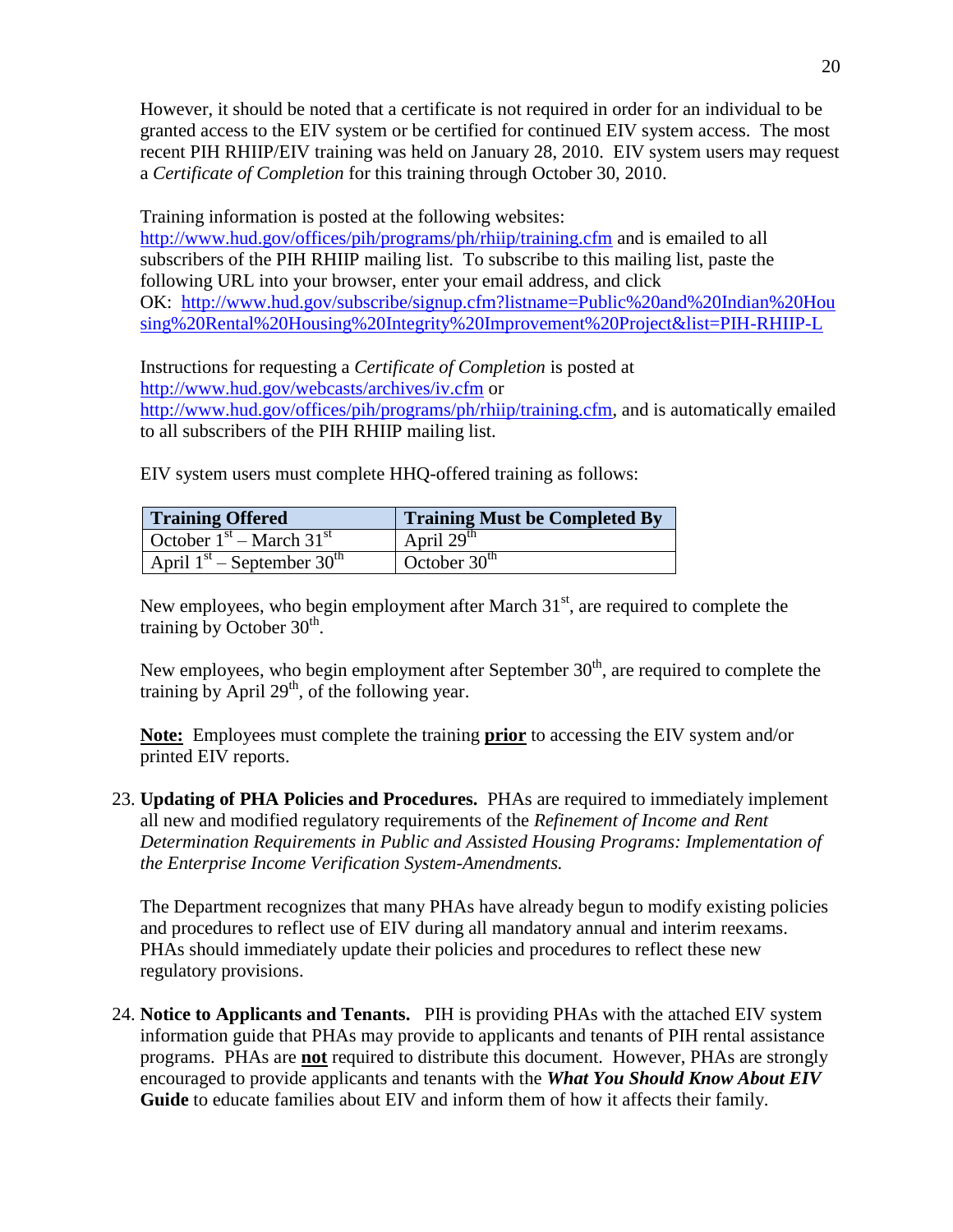There are two versions of the document: 1) with a signature block; and 2) without a signature block. HUD does not require applicants or tenants to acknowledge receipt of the document; however, PHAs may, at their discretion, require the family to acknowledge receipt of the guide. If your PHA will require families to acknowledge receipt of the guide, provide the family with a copy of the guide to take with them, and maintain a signed copy in the family file folder.

The guide is a two page document or one double-side printed document. To print the file on one page (if your printer has two-sided printing capability), select **Print Properties** when printing the document, select **2-Sided Print, Flip on Short Edge**, and then print. This document is not available for ordering from HUD. Simply click and print the guide.

|                                                                                       | xerox                                                                                                     |
|---------------------------------------------------------------------------------------|-----------------------------------------------------------------------------------------------------------|
| Paper/Output<br>Special Pages   Image Options   Layout/Watermark                      | Advanced                                                                                                  |
| Job Type:<br>Normal Print<br>444<br>v<br>Paper:<br>-Letter (8.5 x 11")<br>-White<br>▼ | 2-Sided Printing:<br>2-Sided Print<br>1-Sided Print<br>2-Sided Print<br>2-Sided Print, Flip on Short Edge |
| -Printer Default Type                                                                 | <b>Output Destination:</b><br>Automatically Select<br>Ÿ                                                   |

Currently, the guide is only available in English, however, in the future; HUD may make this document available in other languages. As a subscriber to the PIH RHIIP mailing list, you will automatically receive the guide in other languages, when they become available.

**Tip:** Print on color paper to add a little flare!

25. **Rental Housing Integrity Improvement Project (RHIIP)/EIV Resources.** For your convenience, PIH EIV information is available on the web at the below listed URLs. Many of your questions can be answered by viewing information that is posted on the HUD web pages. Bookmark these pages:

**Overview of Upfront Income Verification (UIV) Technique: <http://www.hud.gov/offices/pih/programs/ph/rhiip/uiv.cfm>**

**Training and Technical Assistance (including webcast training materials): <http://www.hud.gov/offices/pih/programs/ph/rhiip/training.cfm>**

**EIV System, Access Authorization Form, and User Manuals: <http://www.hud.gov/offices/pih/programs/ph/rhiip/uivsystem.cfm>**